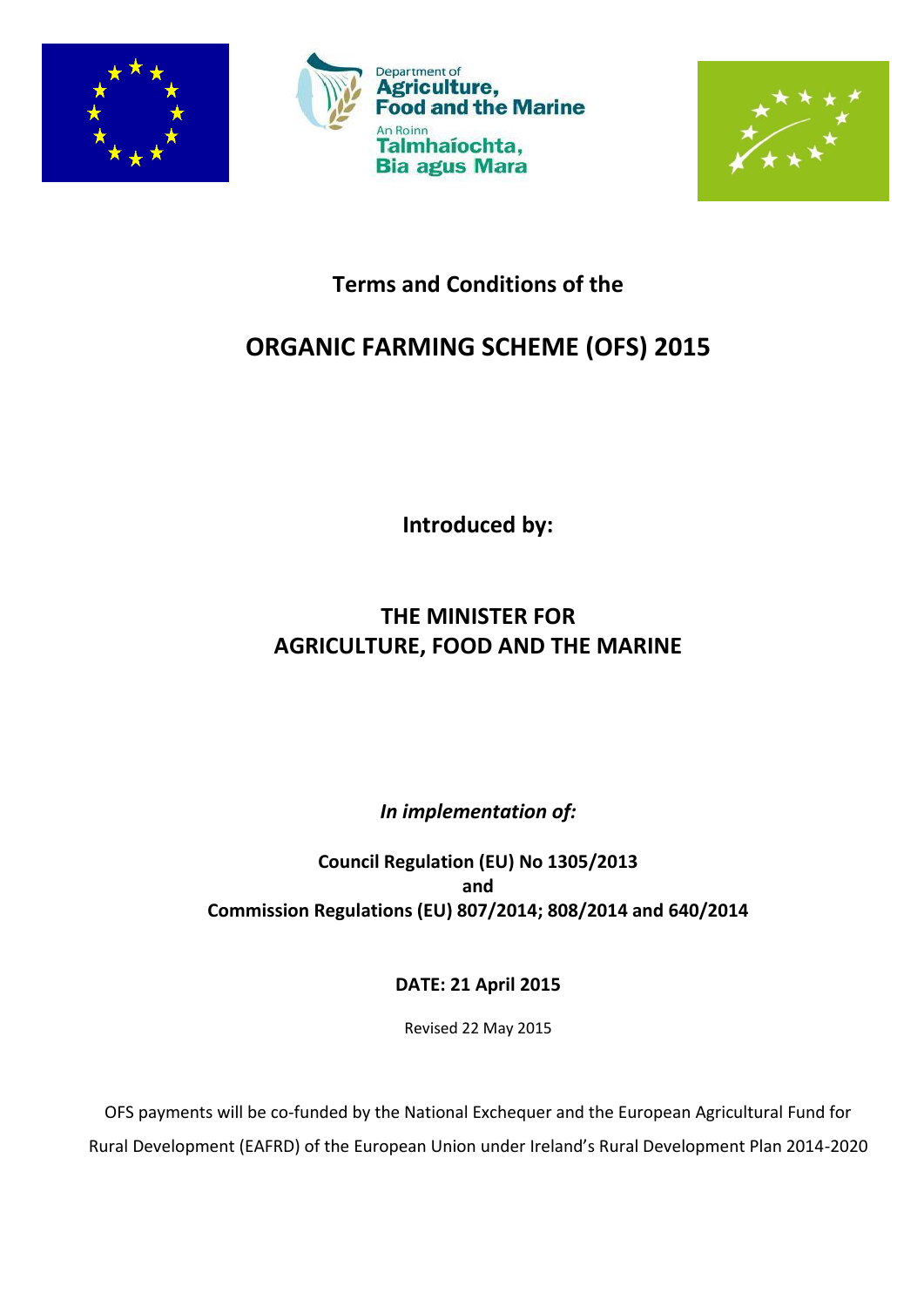The Department has prepared this document as an aid to ensure that farmers and advisors are aware of the requirements and conditions attaching to the payments concerned and to assist in completing applications for the OFS scheme. All applications to join the scheme must be submitted online by the applicant or his/her advisor with the exception of existing OFS participants and partnerships. If applicants have any queries in relation to their application please telephone Lo call 1890 200 509 or contact Organicunit@agriculture.gov.ie.

In the event that there are any changes to these Terms and Conditions they will be publicised immediately on the Department's website

**IMPORTANT: THIS BOOKLET HAS BEEN PREPARED AS AN AID TO APPLICANTS AND ADVISORS, BUT THE GOVERNING EU REGULATIONS FORM THE DEFINITIVE BASIS FOR THE ADMINISTRATION OF THE SCHEME IN QUESTION, PARTICULARLY WITH REGARD TO ELIGIBILITY AND, WHEN NECESSARY, ANY PENALTIES THAT MAY BE APPLIED.**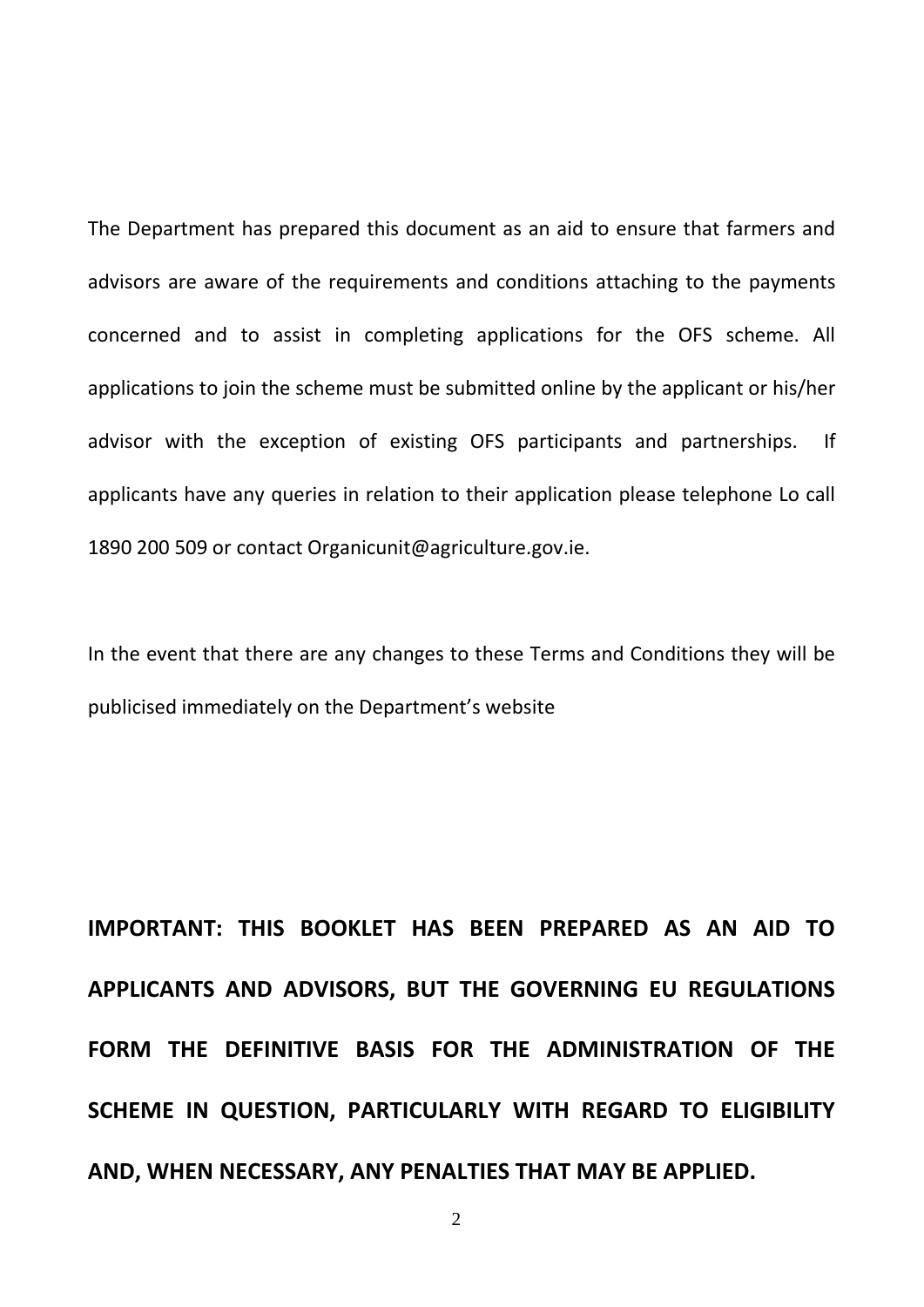## **INDEX**

- 1. Objective of The Organic Farming Scheme (OFS).
- 2. General Provisions.
- 3. Definitions.
- 4. Scheme Conditions.
- 5. Eligibility.
- 6. Selection Procedure.
- 7. Application procedure.
- 8. Payments and Payment Procedures.
- 9. Payment Rates.
- 10. Penalties.
- 11. Changes in Contract Area Farmed.
- 12. OFS and Afforestation.
- 13. Reduction in Area.
- 14. Joint / Multiple applications.
- 15. Farm Partnerships.
- 16. Appeals.
- 17. Monitoring and Evaluation.
- 18. Force Majeure.
- 19. Right of Entry.
- 20. Approval of an Application.
- 21. Responsibility of Applicant.
- 22. Failure to abide by Terms and Conditions of the Scheme.
- 23. Review of Financial aids.
- 24. Procedures.
- 25. Conditions of Payment.
- 26. Tax Clearance Requirement.
- 27. Information and Data protection.
- 28. Further Conditions.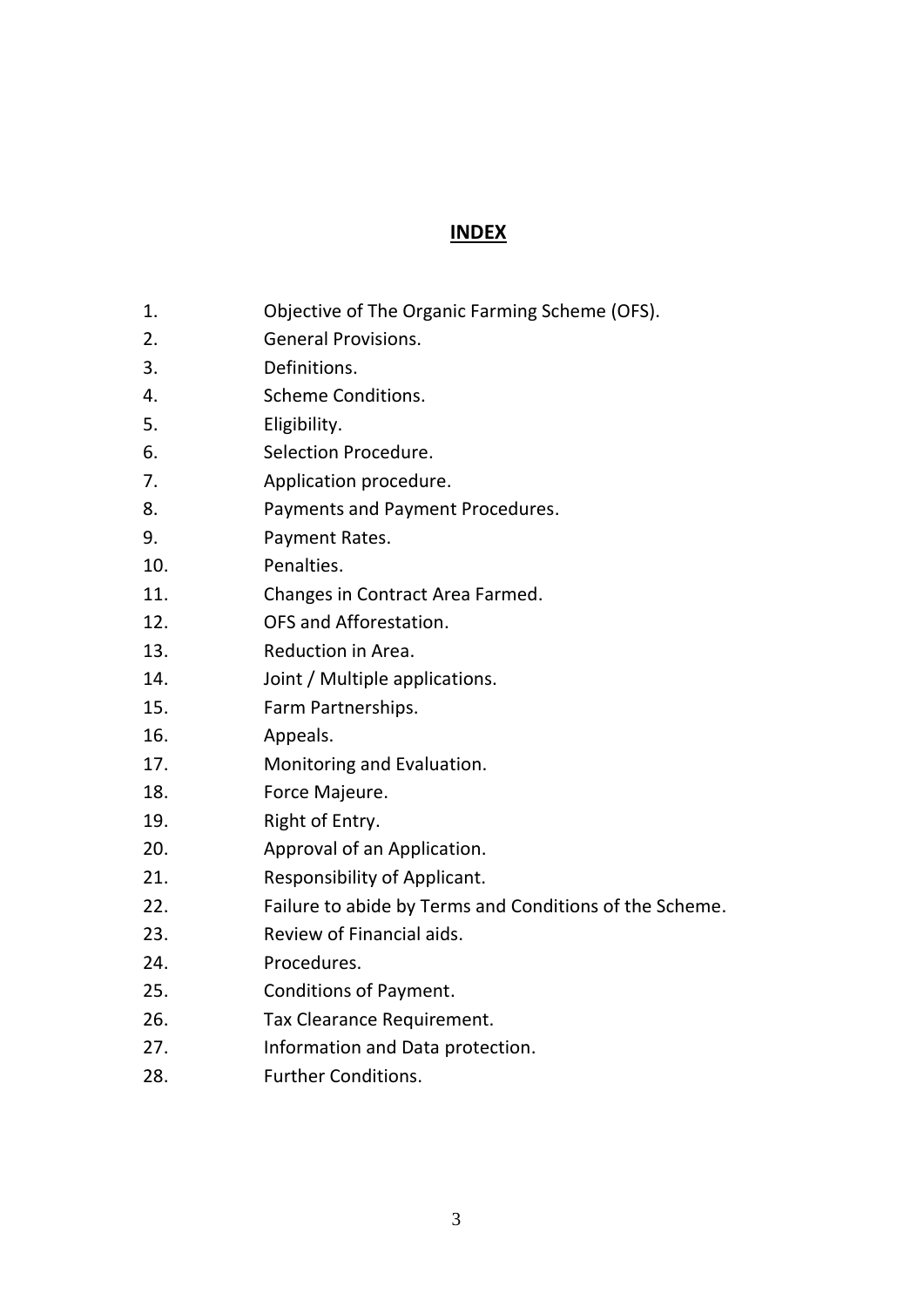## **ANNEX**

| Annex 1        | Livestock Unit (LU) Equivalent and Computation |
|----------------|------------------------------------------------|
| <b>Annex 2</b> | Administrative Penalties                       |
| Annex 3        | Penalty Schedule (Organic Farming Scheme)      |
| Annex 4        | Ranking System for Selection                   |
| Annex 5        | OFS payment allowable on GLAS Actions          |
| Annex 6        | <b>Red Clover Specifications</b>               |
| Annex 7        | Annual Declaration of Farming Activity (OFS2)  |
|                |                                                |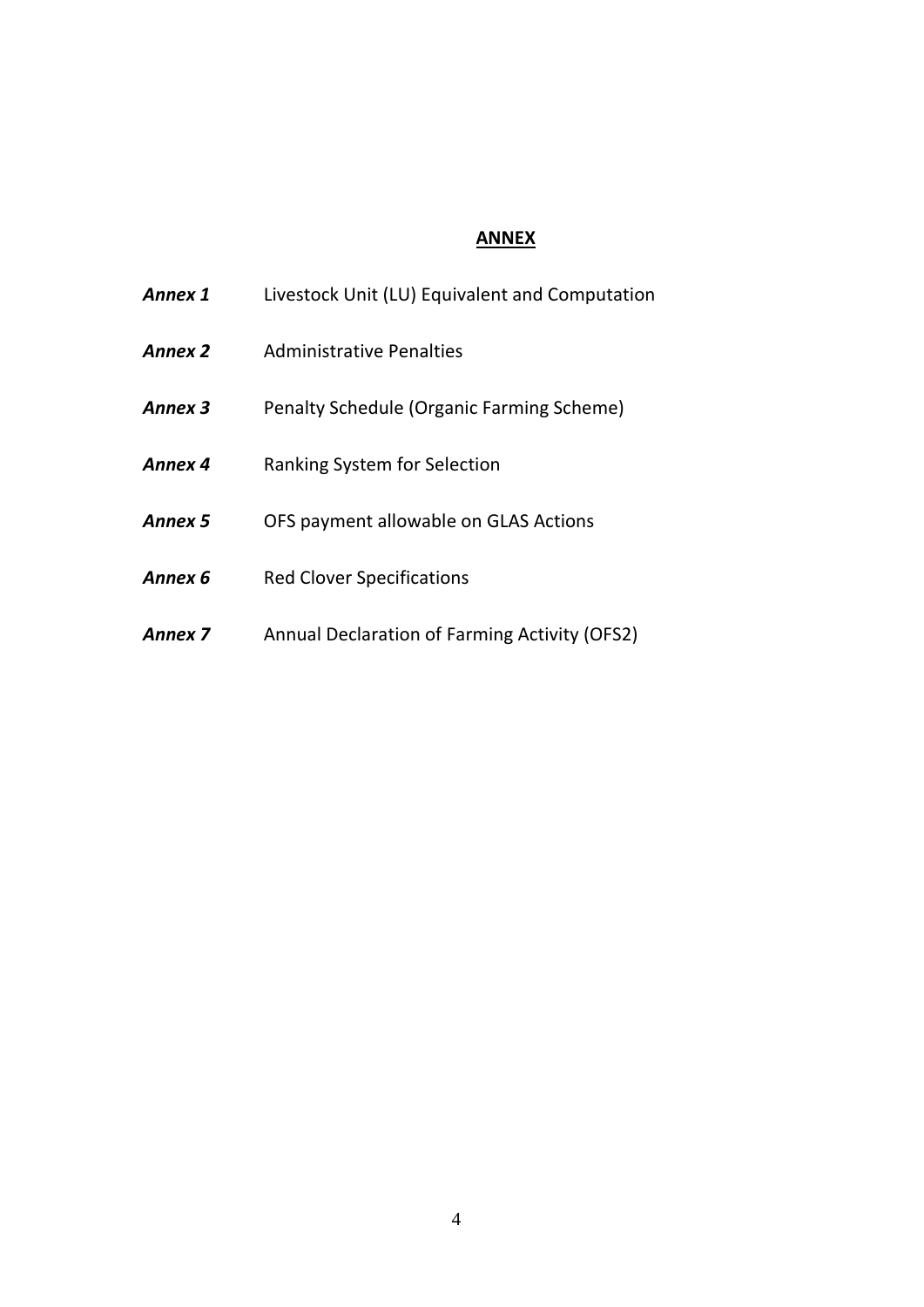#### **1. Objective of the Organic Farming Scheme:**

The overall objective of this Scheme is to deliver enhanced environmental and animal welfare benefits and to encourage producers to respond to the market demand for organically produced food.

#### **2. General Provisions:**

- a. The Scheme shall be administered by the Department of Agriculture, Food and the Marine and shall operate throughout the State.
- b. The Scheme is jointly funded by the European Union and the National Exchequer.
- c. The Scheme shall come into operation on 21 April 2015.
- d. Farmers participating in the Scheme may also participate in other agri-environment measures, subject to Section 5, introduced in implementation of Council Regulation (EC) No. 1305/2013.
- e. Undertakings shall be for the duration of the contract.
- f. Participation in the Scheme is voluntary.
- g. Farmers may include a part of their holding in this Scheme.
- h. All applications will be subject to administrative checks and any other controls deemed necessary before payments are made under the Scheme.
- i. Participants are also required to comply with the various Statutory Management Requirements set down in EU legislation on the environment, public animal and plant health and animal welfare and to maintain land in Good Agricultural and Environmental Condition (GAEC).
- j. Participants in the Scheme must keep and retain for inspection such records as prescribed by the Minister in conformity with the requirements of Council Regulation (EC) No 834/2007 and Commission Regulation (EC) No. 889/2008. Records maintained for organic licensing purposes will fulfil this requirement.

#### **3. Definitions:**

For the purpose of this Scheme: –

- **"AEOS"** shall mean the Agri Environment Options Scheme.
- **"AGRI-ENVIRONMENT SCHEMES"** provide payments to farmers who subscribe, on a voluntary basis, to environmental commitments related to the preservation of the environment and maintaining the countryside. Examples of such schemes shall include the Agri-Environment Options Scheme (AEOS) or the Natura Scheme introduced in implementation of Council Regulation (EC) No. 1698/2005 and/or the Green, Low-Carbon Agri-Environment Scheme (GLAS) introduced in implementation of Council regulation (EC) No 1305/2013. This list is not exhaustive.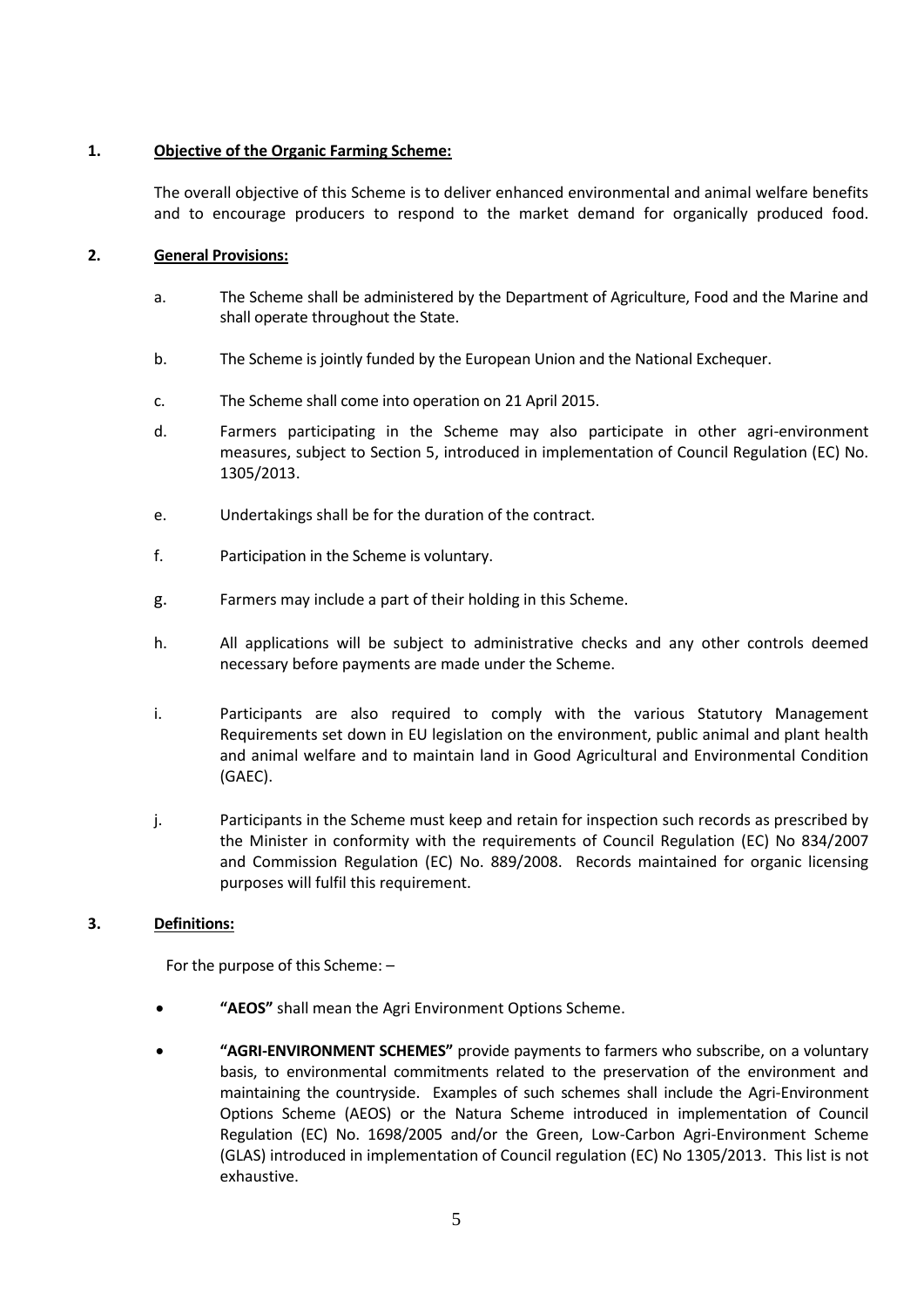- **"AGENT"** means a person authorised by the Department to apply on behalf of an applicant for the purposes of this Scheme.
- **"ANC"** means an area of natural constraint
- "**ANNUAL PAYMENT CLAIM"** shall mean a claim for Organic Farming Scheme payment submitted through the Basic Payment Scheme Application under Article 12 to 14 of Commission Regulation (EU) No 809/2014.
- **"APPLICATION"** shall mean an on-line application for support under a fixed contract period, accompanied by related documents as outlined in Section 7, and such other documents as may from time to time be prescribed.
- **"APPROVED"** shall mean approved by the Minister or by an officer authorised by the Minister to convey approval.
- **"APPROVED TRAINING COURSE"** shall include the FETAC Level 5/CAS (Common Awards System) Introduction to Organic Farming course, or any equivalent course as may be determined by the Department of Agriculture, Food and The Marine (DAFM).
- **"BPS"** shall mean the Basic Payment Scheme.
- **"BFCP"** shall mean the Burren Farming for Conservation Programme.
- **"FARM" or "HOLDING"** shall mean all the production units in the State (owned, leased, and rented) that are under the control of the applicant.
- **"FARMER"** shall mean a natural or legal person, or a group of natural or legal persons, whatever legal status is granted to the group and its members by national law, whose holding is situated within Community territory, as referred to in Article 299 of the Treaty, and who exercises an agricultural activity.
- **"GAEC"** shall mean good agricultural and environmental condition.
- **"GLAS"** shall mean Green, Low-Carbon Agri-Environment Scheme.
- **"IACS"** shall mean the Integrated Administration & Control System established under Council Regulation (EC) No.1306/2013 and Commission Regulation No 809/2014.
- "**IN-CONVERSION PERIOD**" shall mean the period required to convert land parcels from conventional to full organic status.
- "**LAND PARCEL**" shall mean an area of land identified under the Land Parcel Identification System (LPIS).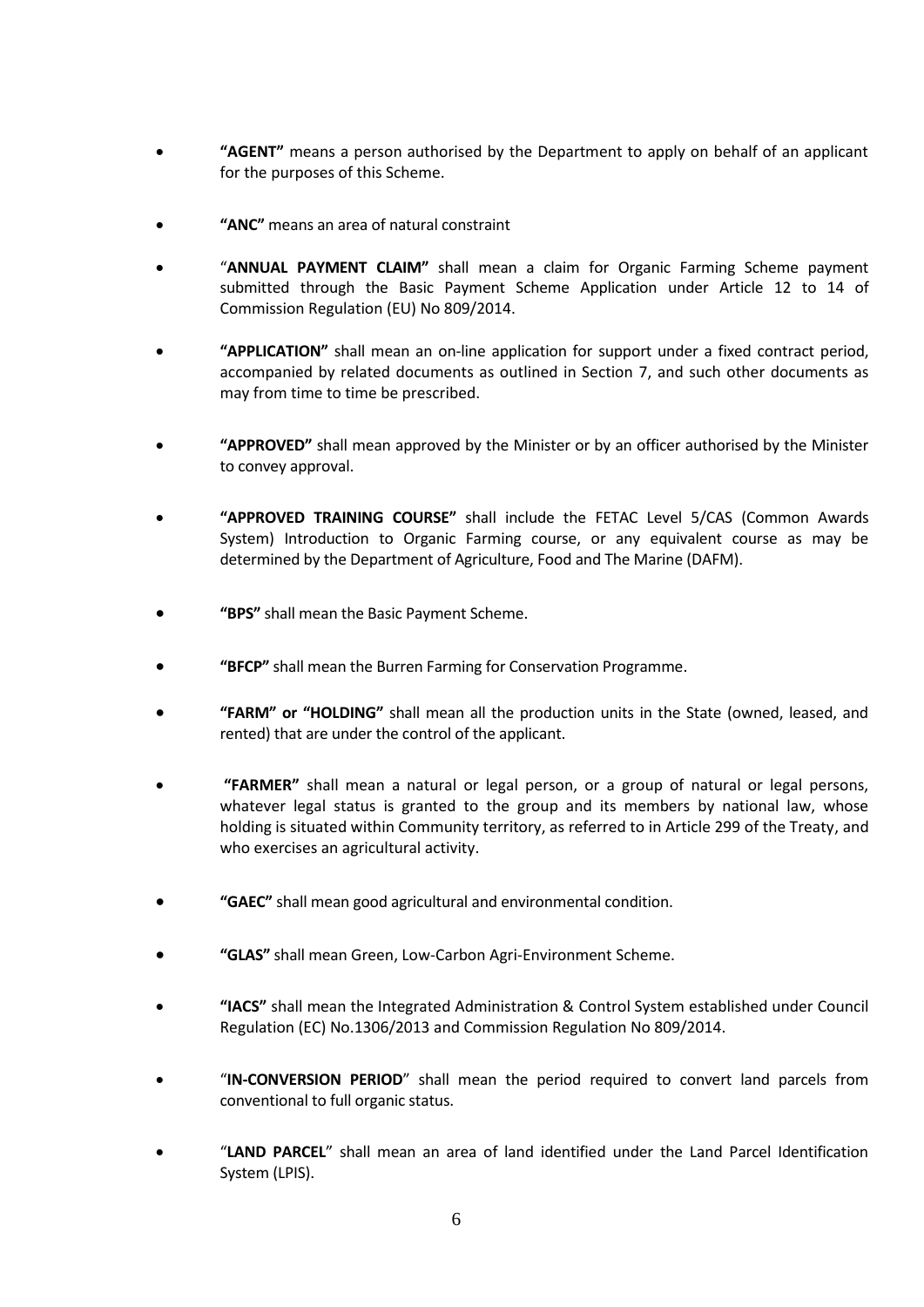- **"LEASE"** shall mean a term of absolute possession of the holding by the licensee to cover the full duration of the contract.
- **"MINISTER**" shall mean the Minister for Agriculture, Food and the Marine.
- **"OFS"** shall mean the Organic Farming Scheme.
- **"ORGANIC CONTROL BODY (OCB)"** shall mean a private inspection body approved by the Minister.
- **"ORGANIC FARMING"** shall include dairy farming, livestock production, the cultivation of fodder and tillage crops and the growing of horticultural crops in accordance with Council Regulation (EC) No. 834/07 of 28 June 2007 as amended, and Statutory Instrument No. 30 of 2009.
- **"ORGANIC UNIT"** shall mean the Organic Unit of the Department of Agriculture, Food and the Marine.
- **"OTHER DECLARATION"** shall mean any declaration or document, which has to be submitted or kept by a beneficiary or a third party to comply with the specific requirements of the scheme.
- **"PARTNERSHIP"** shall mean a legal partnership registered on the Register of Partnerships maintained by the Department
- "**SCHEME"** shall mean the "Organic Farming Scheme".
- **"SMR"** shall mean Statutory Management Requirement.

#### **4. Scheme Conditions:**

- a. To be eligible to participate, any applicant who has not already participated in Supplementary Measure 6 (SM6) of REPS 1, REPS 2 or REPS 3 or previous OFS must have successfully completed an Approved Training Course by 1st September of the year in which his/her application is lodged. In the case of a joint application, either participant may complete the course.
- b. Livestock and crop products must be produced in accordance with Council Regulation (EC) No 834/07 as amended. Statutory Instrument No. 30 of 2009 imposes additional conditions that must also be met.
- c. To be eligible for payment, land must be either owned or leased by the applicant for the full duration of the Scheme contract and declared on their annual BPS application. The farmer who applies for the OFS must declare all of the land on his/her Basic Payment application and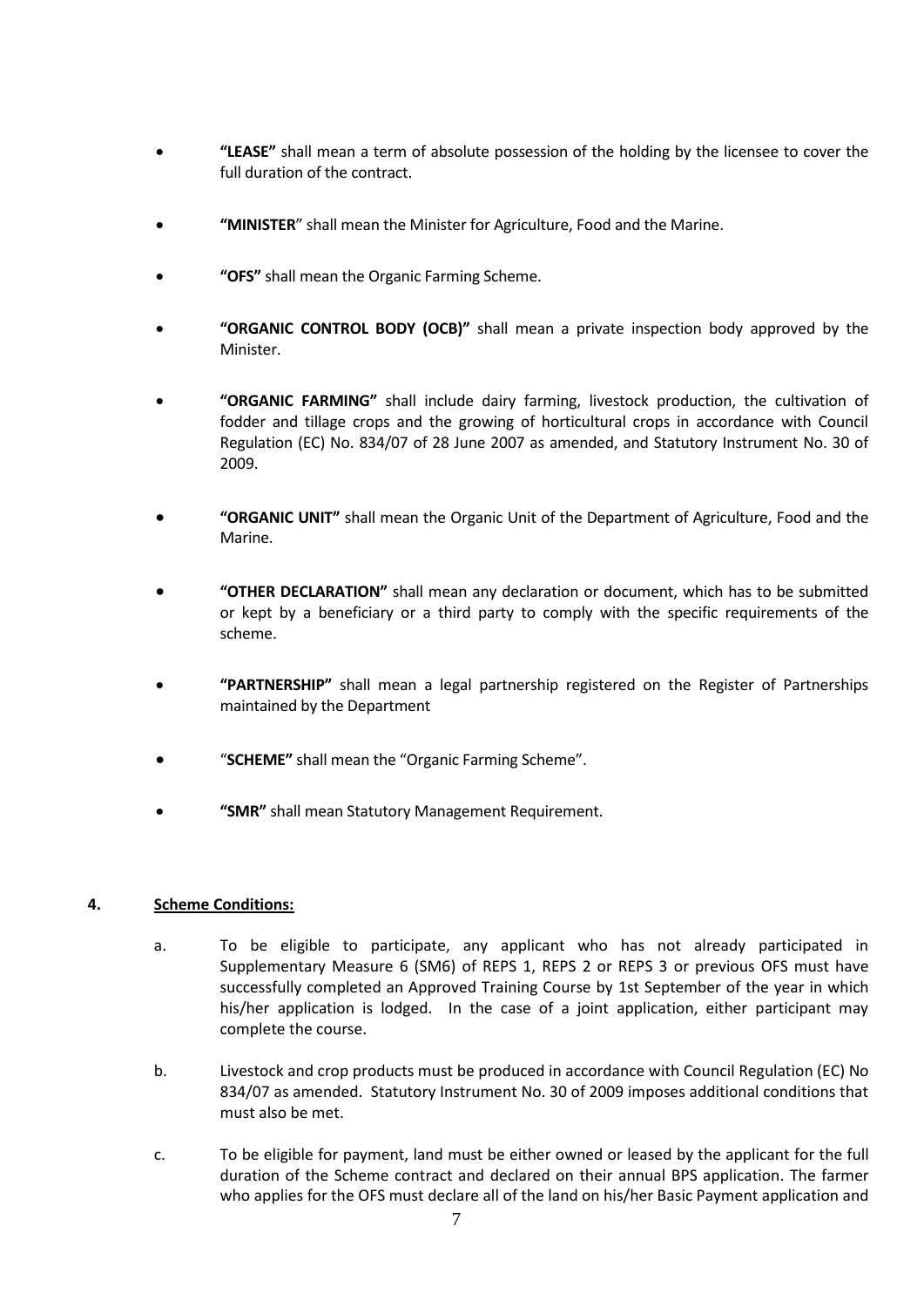must be an organic licence holder. If the BPS application is made in joint names both names will be on the OFS application and therefore both names should be stated on the Organic Licence.

- d. Partial conversion of the farm/holding is allowed subject to the following conditions:
	- If both organic and conventional crops are to be produced, different species of plant, or different varieties that can be easily differentiated at all stages of growth and production, must be used.
	- If both organic and conventional livestock are to be produced, different species must be involved.
- e. Participants are required to comply with the statutory management requirements (SMRs) and in addition to maintain all of the land which is encompassed within the holding in good agricultural and environmental condition (GAEC).
- f. Participants must submit an on-line application for the Basic Payment Scheme each year with the exception of existing OFS participants. Each on-line OFS application must relate solely to one BPS application. An on-line application for the Basic Payment Scheme each year will be deemed to be a payment claim under the OFS.
- g. Farmers participating in GLAS may also participate in and draw down payment under OFS but may not claim payment in OFS for certain GLAS actions. (*See Annex 5 for list of* OFS payment allowable on GLAS Actions
- h. Farmers participating in the AEOS may also participate in and draw down payment under OFS but may not claim payment for the following actions on parcels declared for payment under AEOS:
	- **•** Species Rich Grassland,
	- **•** Traditional Hay Meadow,
	- **•** Riparian Margins,
	- Arable Margins and
	- Establishment and Maintenance of Habitats
	- Wild Bird Cover
- i. Farmers participating in the BFCP may also participate in and draw down payment under OFS but may not claim payment for the following action on parcels declared for payment under BFCP:
	- The Production of species-rich limestone grasslands
- j. The Minister may restrict admission to the Organic Farming Scheme based on a Ranking System for Selection.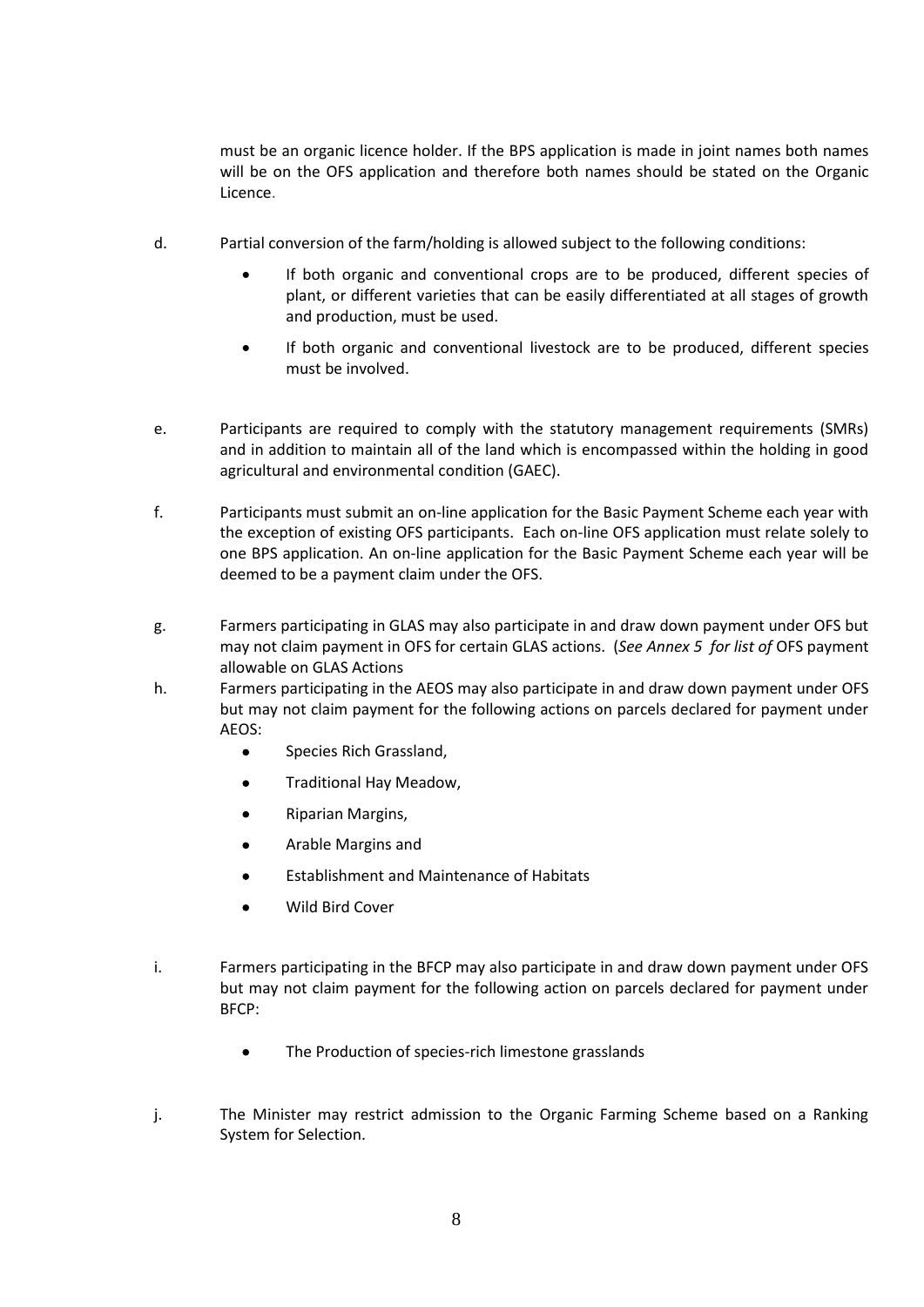#### <span id="page-8-0"></span>**5. Eligibility:**

- a. Participants who wish to avail of the Scheme must:
	- Be an active farmer
	- Be registered with the Organic Unit of the Department of Agriculture, Food and the Marine.
	- Be registered with and be approved as an organic operator by one of the OCB's and hold a licence on or before date of submission of OFS application.
	- Be aged eighteen years or over on the date of application.
	- Declare all land farmed in the applicants name on the Integrated Administration and Control System (IACS)
- b. To be eligible to participate in this Scheme, the minimum farm area required is 3 hectares, except for horticultural producers where the minimum farm area is 1 hectare.
- c. All applicants must reach a minimum ranking of 25 marks to be deemed eligible for consideration for inclusion in the Scheme. (See Annex 4 - Ranking System for Selection)

#### **6. Selection Procedure:**

- a. While an application may be deemed eligible by reference to the conditions in section [5](#page-8-0), the number of applications accepted into the Scheme will be determined by the funding.
- b. Under the current application period participants will be selected according to criteria which will include:
	- Prioritisation of previous and existing OFS operators;
	- Achieving sectoral balance across horticulture livestock and cereal;
	- Prioritisation of total conversion over partial conversion;
	- Prioritisation of larger organic area;
	- Prioritisation of mixed farms;
- c. Selection, prioritisation and scoring criteria may vary for each new application period.
- d. The Minister may reject applications or require them to be varied if, in his opinion, they are not likely to contribute to the objectives of the Schemes.
- e. The submission of a valid application does not guarantee entry to the Scheme.
- f. Selected successful applicants will be notified in writing of their acceptance into the scheme and the commencement date of their contract.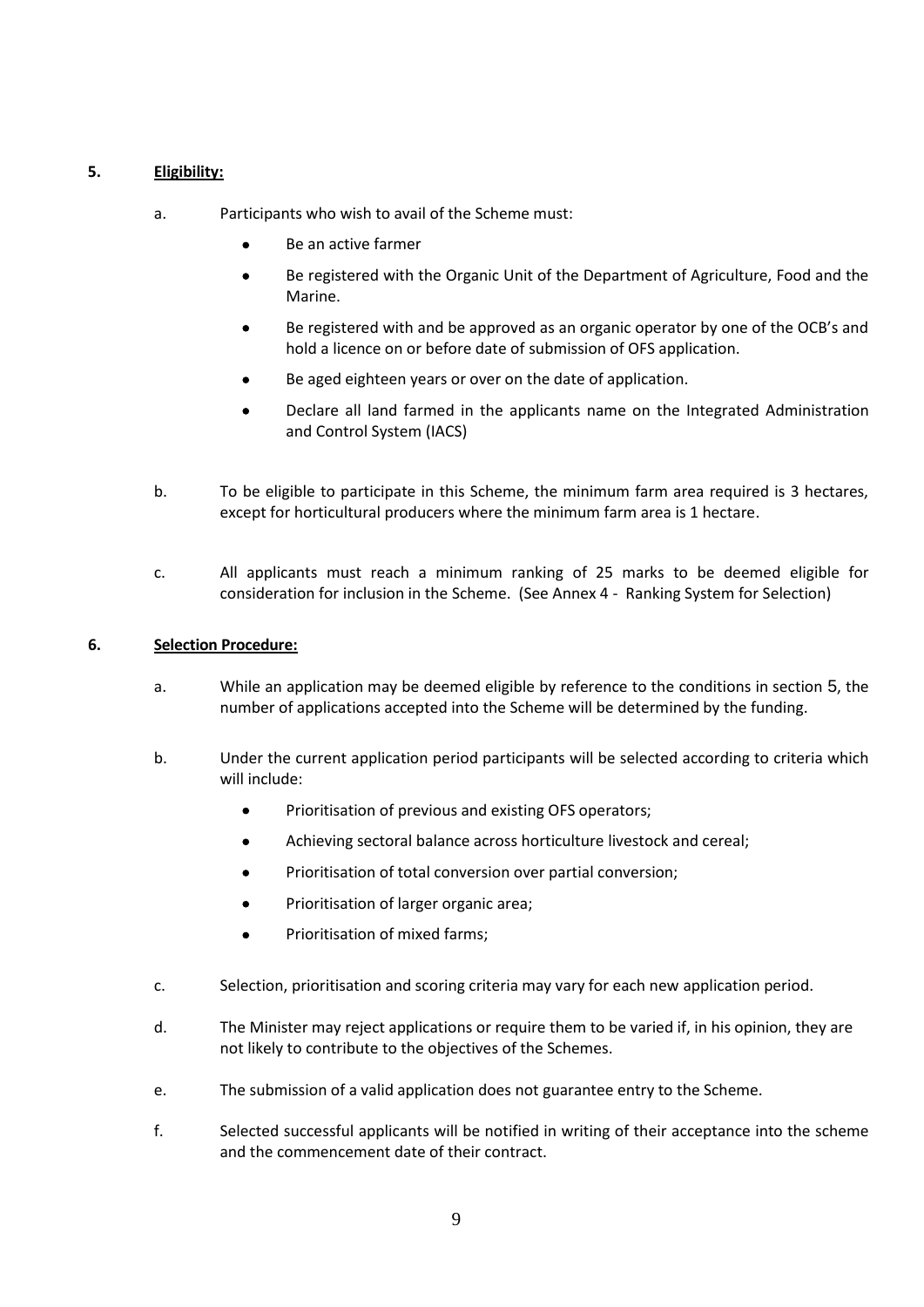### **7. Application Procedure:**

- a. Application for support under the Scheme and payment claims shall be in accordance with Article 12 to 14 of Commission Regulation (EU) No 809/2014. An on-line application for support under this Scheme must be submitted not later than 29 May 2015.
- b. Where an Approved Training Course is required and has been completed, a copy of the Certificate showing successful completion of the Training course by the licencee must be uploaded as part of the OFS online application. Where the Training course is successfully completed after the date of lodgement of the application, a copy of the Certificate showing successful completion of the Training course must be uploaded as part of the OFS online application on or before 1<sup>st</sup> September in the year of application.
- c. Ineligible applications will be rejected.

#### **8. Payments and Payment Procedures:**

- a. To activate payment in the first year, a farmer must make a payment claim in accordance with the deadline for the submission of the Basic Payment applications. Only parcels declared on the on-line Basic Payment Scheme application and registered with a unique number on the Department's Land Parcel Identification System (LPIS) will be considered for payment under the Organic Farming Scheme. Exception to on-line BPS application requirement will be made for existing OFS participants and partnerships if necessary.
- b. The maximum eligible area on which payment can be claimed is the eligible organic land declared on the initial online BPS application in the year of commencement of OFS contract subject to the provisions of Section 11 Changes in Area Farmed
- c. Where an Approved Training Course is required, no payment can be made until the formal Certificate of successful completion has been uploaded on the on-line OFS Application System on or before 1 September of the year of application.
- d. In addition, to allow the second stage of the annual payment to be made for participants with organic livestock other than bovines, an Annual Declaration of Farming Activity (Form OFS 2) must be completed on-line, no later than two months after the end of each calendar year. Where the Annual Declaration of Farming Activity (OFS2) is not completed on line by the end of February, an appropriate administrative penalty will apply as outlined in Annex 2. A sample copy of Form OFS 2 can be found at Annex 7.
- e. All payment shall be made following administrative checks and/or on farm inspection. By submitting an on-line application, the applicant agrees to permit officials or agents of the Department to carry out on-farm inspections with or without prior notice at any reasonable time(s) and without prejudice to public liability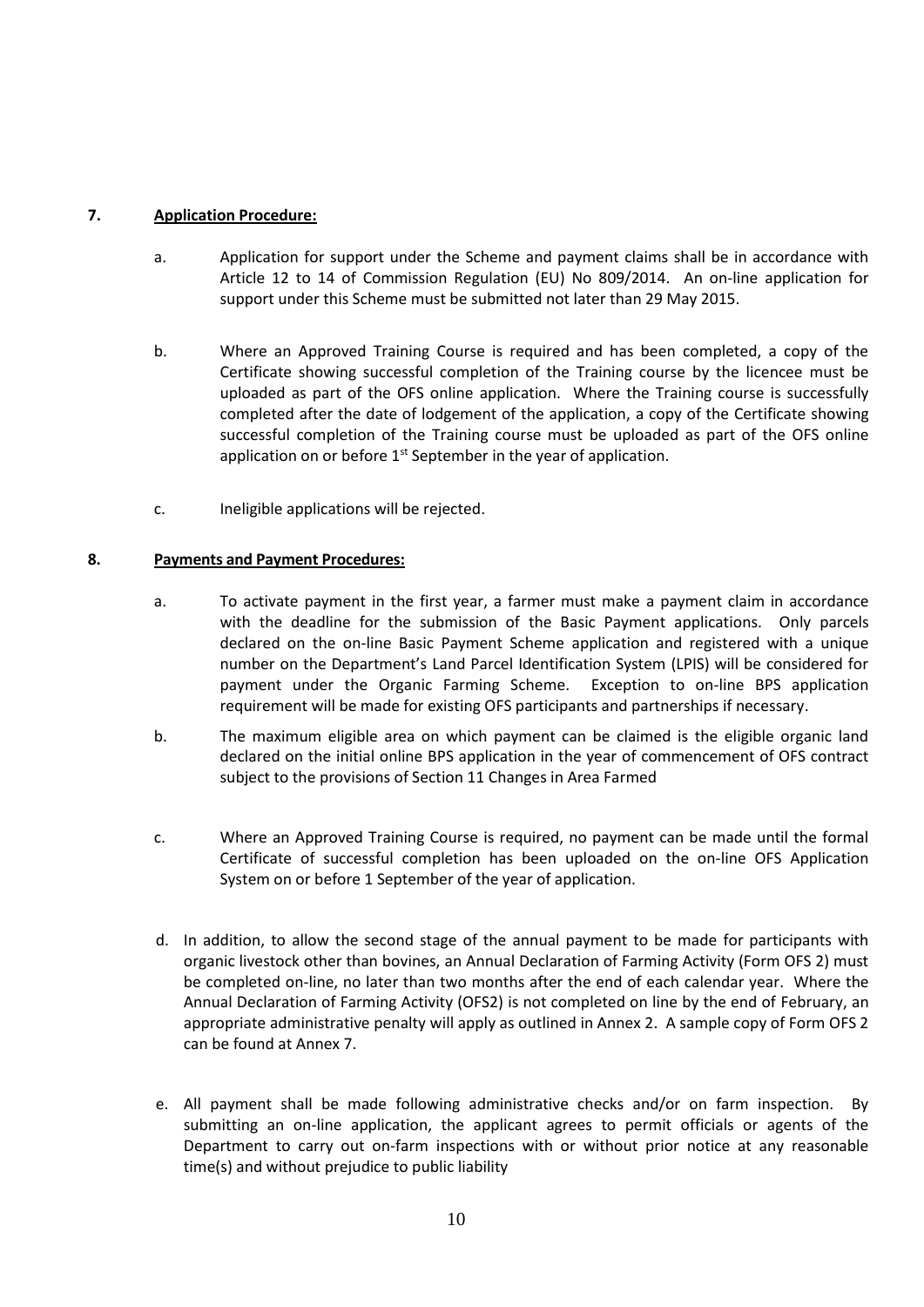- f. The following shall not be eligible for payment under this scheme:
	- Conventional land,
	- Commonage,
	- Grazing rights,
	- Rented land,
	- Forestry,
	- Farmyards,
	- Farm roadways
	- Other non organic productive land
- g. For online applications submitted from the opening date of the Scheme to the 29 May 2015 closing date, eligibility for payment will commence on the first day of the month following receipt of a valid online application. Any applications received later than the 29 May 2015 closing date will be deemed ineligible.
- h. To be eligible for the in-conversion rate of payment for the maximum of two years, the online application for the Scheme must be lodged within 4 months of the commencement date of the organic licence. Otherwise, eligibility to the full organic payment rate shall expire 2 years from the commencement date of the organic licence.
- i. Payment can be made only once at the in-conversion rate on each Land Parcel. Where parcels are re-converted, payment rates during re-conversion will be at rates applicable to full organic status.

#### **9. Payments rates are as follows:**

#### a. **Horticulture Holdings:**

Organic horticulture producers, with horticulture area of one hectare or more, are eligible for the following payments provided that at least 50% of the area eligible for organic payment is  $c$ ropped $1$  each year:

|                            | <b>Horticulture Area</b><br>$\leq$ 6 hectares (ha) | <b>Horticulture Area &gt;</b><br>6ha and up to 60ha | <b>Horticulture Area</b><br>> 60 ha |  |  |
|----------------------------|----------------------------------------------------|-----------------------------------------------------|-------------------------------------|--|--|
| In conversion              | €300/ha                                            | €220/ha                                             | €60/ha                              |  |  |
| <b>Full organic status</b> | €200/ha                                            | €170/ha                                             | €30/ha                              |  |  |

#### b. **Tillage Holdings:**

 $\overline{a}$ 

Organic tillage producers, with tillage area of six hectares or more, are eligible for the following payments:

<sup>1</sup> When calculating the percentage of the area cropped, any area under green manures cannot be included in the calculation.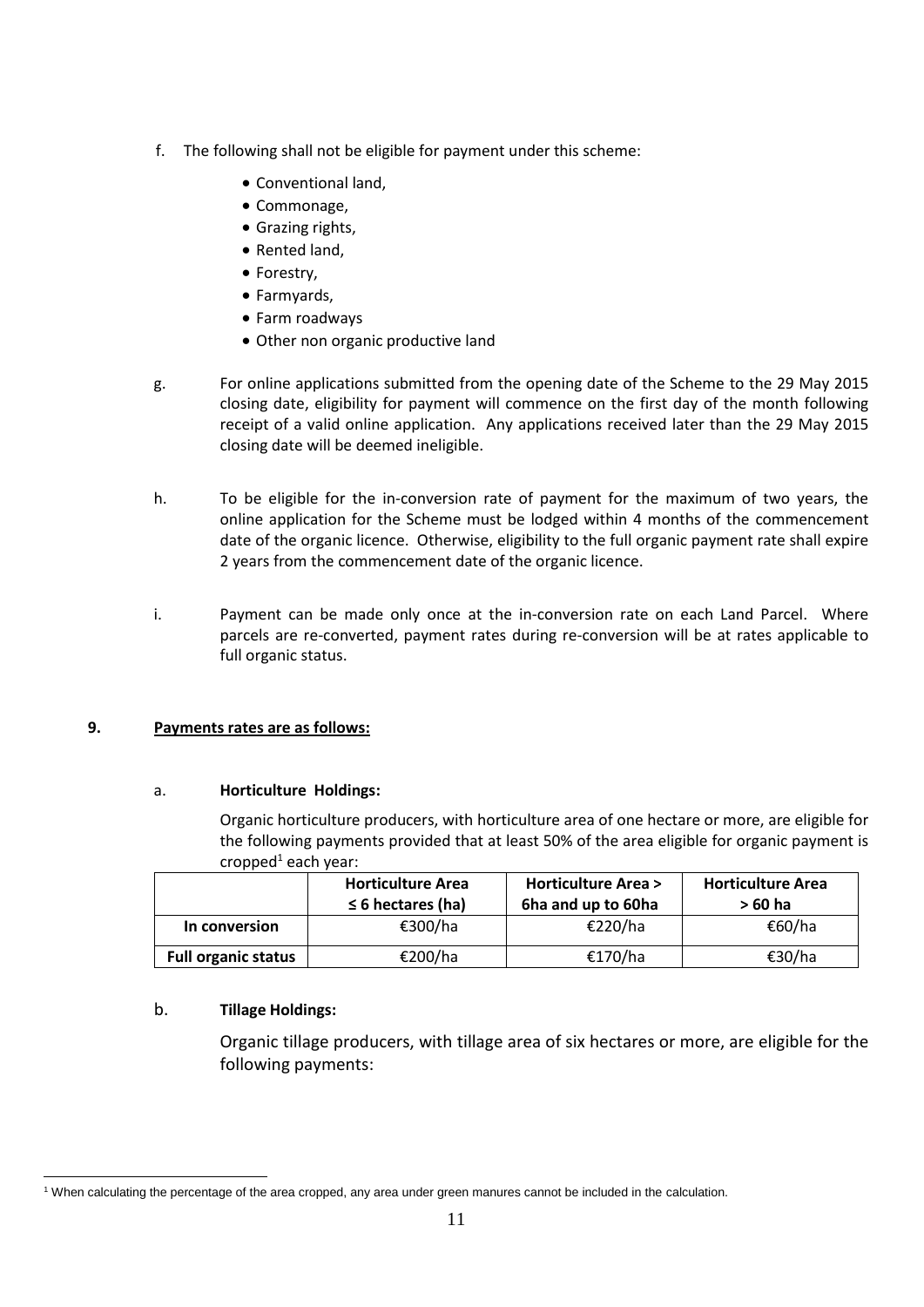|                            | <b>Tillage Area</b><br>$\leq$ 20 hectares (ha) | <b>Farmed Area &gt; 20ha</b><br>and up to 60ha | <b>Farmed Area</b><br>$>60$ ha |  |  |  |
|----------------------------|------------------------------------------------|------------------------------------------------|--------------------------------|--|--|--|
| In conversion              | €260/ha                                        | €220/ha                                        | €60/ha                         |  |  |  |
| <b>Full organic status</b> | €170/ha                                        | €170/ha                                        | €30/ha                         |  |  |  |

#### c. **All Other Holdings :**

Applicants with 3 hectares or more of utilisable agricultural area are eligible for the following payments:

|                            | <b>Farmed Area of</b>   | <b>Farmed Area</b> |  |  |
|----------------------------|-------------------------|--------------------|--|--|
|                            | $\geq$ 3 ha up to 60 ha | > 60ha             |  |  |
| In conversion              | €220/ha                 | €60/ha             |  |  |
| <b>Full organic status</b> | €170/ha                 | €30/ha             |  |  |

#### d. **Additional Option:**

In addition, a top-up of  $\epsilon$ 30/ha per annum for red clover is included up to a maximum of 10 hectares. See Annex 6

#### e. **Livestock Production Payments**:

 Payment will be computed on the basis of a minimum stocking level of 0.5LU per hectare (32.5 KG Organic Nitrate per ha/per annum) of the forage area declared on your BPS application. 1 LU = 65kg Organic Nitrogen = 1 suckler cow. Farmers not reaching this level will receive payment on a pro rata basis to their level of production.

#### f. **Crop Production Payments:**

- In the case of stockless organic crop producers, payment will be made in full where at least 50% of the eligible area for organic payment is cropped each year or prorata where less than 50%.
- For farmers engaged in both arable crop and livestock production where less than 50% of the arable area is cropped, payment will be calculated on a pro-rata basis.

#### **10. Penalties:**

a. Failure to comply with the scheme terms and conditions will result in an appropriate penalty/sanction as outlined in Annex 3. Serious breaches of Scheme conditions may lead to termination of participation and/or exclusion from the Scheme for a period commensurate with the seriousness of the breach, and the refund of monies already paid. Penalty amounts may be deducted from future payments due to the applicant under this scheme or from payments due under other schemes.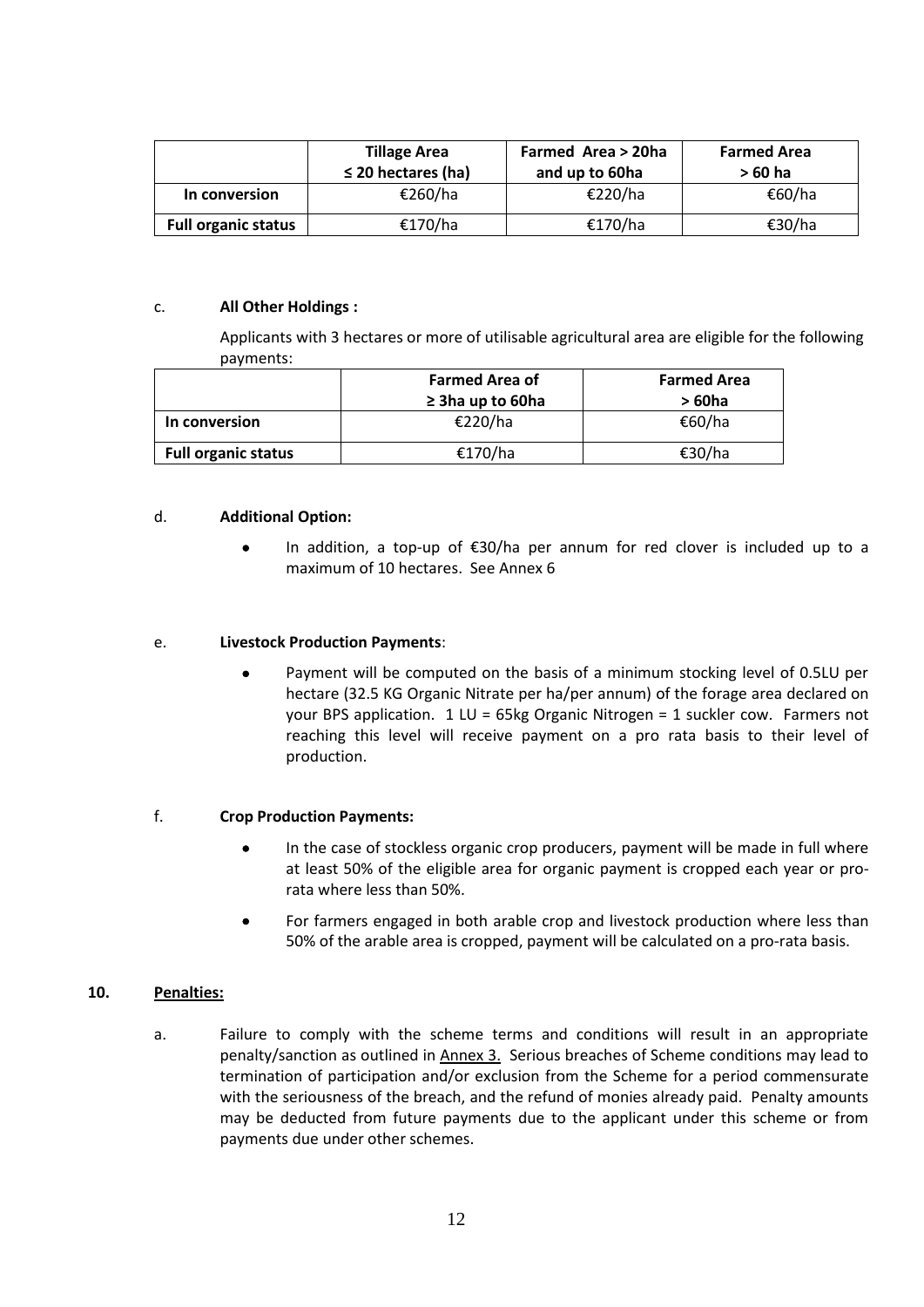- b. Monetary penalties will include interest payable at the rate provided for under SI No. 13 of 2006. Interest will be calculated for the period elapsing between the notification of the repayment obligation to the farmer and either repayment or deduction. Penalty amounts may be deducted from future payments due to the applicant under this scheme or from payments due under other EU-financed schemes. Where monetary penalties are not paid or recovered within the period requested, the Department may take whatever further action is deemed necessary for their recovery.
- c. Withdrawal of the licence by the Department or OCB within the term of the OFS contract shall mean termination from the Scheme and full recoupment of all aid paid, including interest payable under SI No. 13 of 2006.
- d. Non-renewal of an organic licence by the participant within the OFS contract period shall mean termination from the Scheme and full recoupment of all aid paid, including interest payable under SI No. 13 of 2006, except where a participant has ceased farming and has already completed three years in the Scheme. Where a fourth or fifth year payment has issued and the participant does not complete the full year for which payment was received, a proportionate re-imbursement will apply to that payment.
- e. Reductions/penalties as per BPS rules will be applied to all over-declaration for payments. See Annex 3
- f. Where the percentage over-claim is greater than either 2ha or 3% (whichever is the less) but not more than 20% of the area determined, a penalty of double the difference applies — the difference in area found is doubled and the penalty is calculated using the applicable rate of payment.
- g. Where the percentage over-claim is greater than 20%, no aid will be paid for the year in question. Moreover, where the % over claim exceeds 50%, no aid is payable under the Organic Farming Scheme for one year and a further sanction equal to the amount payable on the difference in areas between the declared and determined areas is applicable.
- h. Where any over declaration occurs and where degressive aid rates apply, e.g. applicant's area exceeds the 60 ha payment band, the payment rate used to calculate deductions will be the average payment rate based on the areas declared by applicant.
- i. Where an irregularity occurs as determined by the Department, or reported by the OCB and confirmed by the Department, a penalty, where relevant and as per the Penalty Schedule, will be applied, including interest payable under SI No. 13 of 2006.
- j. Where a participant continues to farm organically, i.e. licensed by an OCB, but does not retain all the land parcel(s) under organic production methods for the duration of the commitment, the Department will recoup the amount paid in respect of the land parcel(s) not retained under organic production, including interest payable under SI No. 13 of 2006 and future payments will be calculated on the reduced area with due regard to the exception outlined in Section 13 (e, f & g) hereunder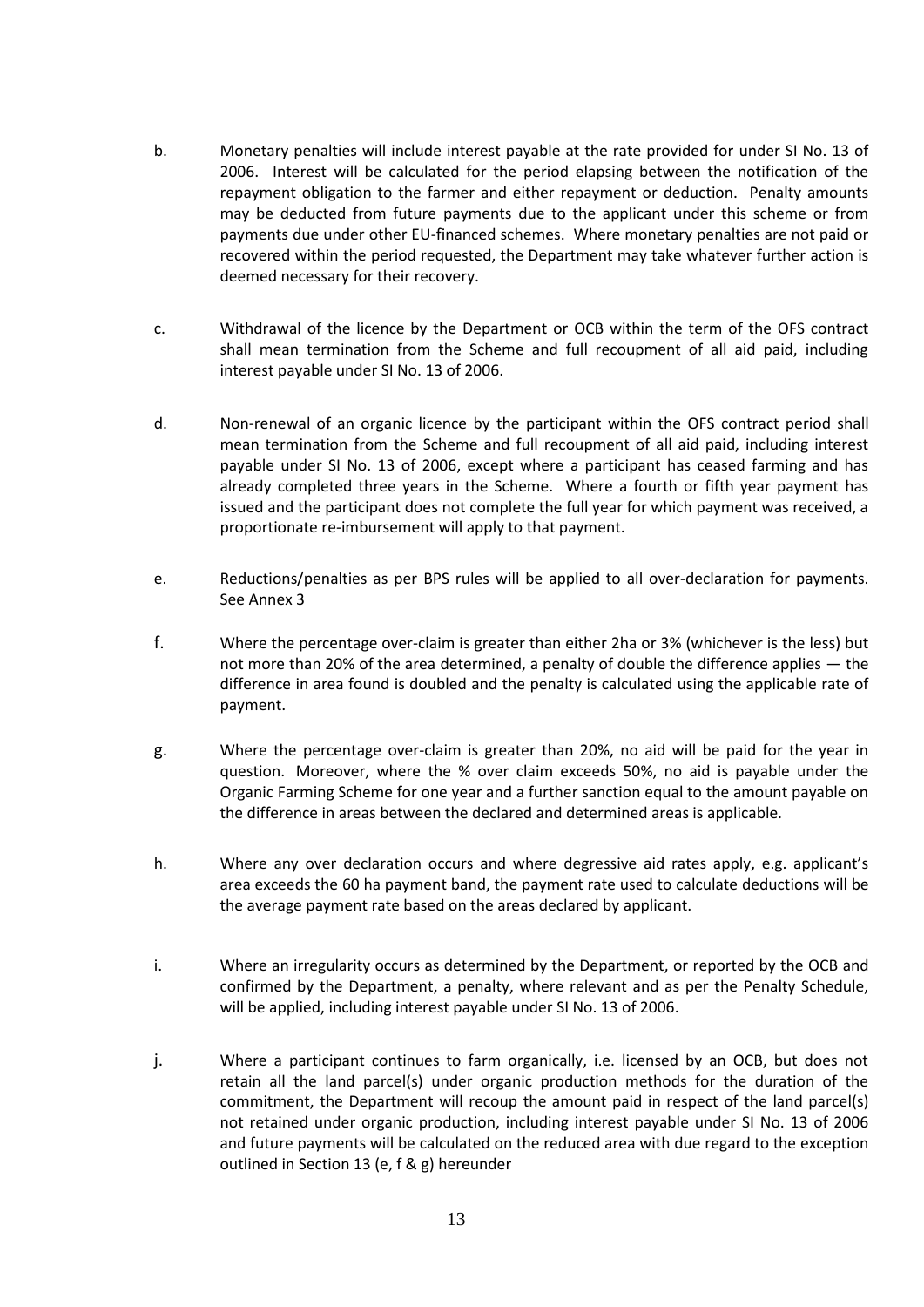- k. Where an on-line application for the Basic Payment Scheme is not submitted within the specified period under the Basic Payment Scheme, a penalty of 1% per working day will apply to the Organic Farming Scheme payments. If the delay in submission of the on-line Basic Payment Scheme application amounts to more than 25 calendar days, except in the case of force majeure, the application shall be deemed inadmissible and no aid shall be granted for the year to which the application relates.
- l. Where, in the course of an inspection under the Basic Payment Scheme, a breach of crosscompliance is detected, the level of penalty determined under the Basic Payment Scheme will also be applied to the payment under the Organic Farming Scheme.

#### **11. Changes in Contract Area Farmed:**

Where additional land is acquired in the course of an approved contract and it is desired to bring this into payment the following will operate:

- a. If the additional land is being converted to organic production then the participant must submit an **online** Application Amendment Form (OFS 1 AM) from 1<sup>st</sup> January to the closing date for BPS applications at the latest. Online Application Amendment Forms (OFS 1AM) in respect of additional land being converted to organic production may only be submitted in year one, two or three of the OFS contract. Payment on this eligible additional land, if approved for inclusion in the OFS contract, may commence on the 1<sup>st</sup> of the month following receipt of the online OFS 1 AM.
- b. If the additional land has already been converted to organic production then the participant must submit an online Application Amendment Form (OFS 1 AM) from 1<sup>st</sup> January to the closing date for BPS applications at the latest. Online Application Amendment Forms (OFS 1AM) in respect of additional land already converted to organic production may only be submitted in year one, two, three or four of the OFS contract. Payment on this eligible additional land, if approved for inclusion in the OFS contract, may commence on the  $1<sup>st</sup>$  of the month following receipt of the online OFS 1 AM.

#### **12. OFS and Afforestation:**

Afforestation is recognised as contributing to the creation of a valuable landscape mosaic at farmlevel. However, the flexibility which applied previously whereby parcels which were in payment under an agri-environment scheme could be converted to forestry without penalty is no longer available under the EU rules and regulations governing the new Programme. Applicants and their Advisors should look at the opportunities afforded by both schemes when planning for OFS and if considering forestry, plan in advance of OFS application. If you subsequently decide to afforest an OFS parcel please note that full recoupment of all monies received in respect of OFS on the parcels concerned will be required.

#### **13. Reduction in Area:**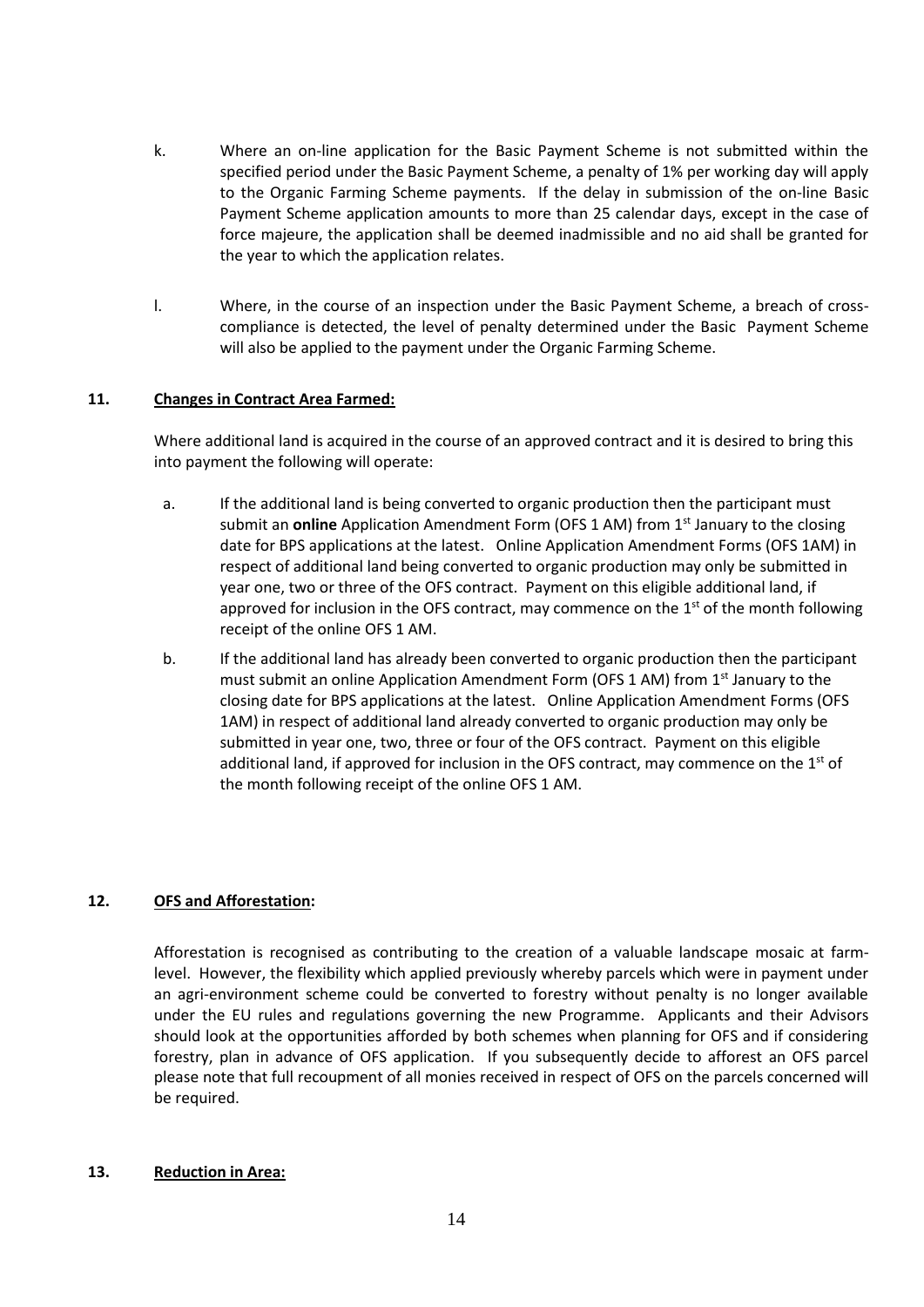Where the eligible area is reduced, the annual payment will be adjusted accordingly.

- a. If reimbursement is required, all monies paid in respect of lands removed from organic production will be sought plus interest as outlined in Section 10.b
- b. Transformation of a commitment into a Forestry commitment is not provided for under the governing regulations and the exemption from recoupment where land is subsequently afforested will not apply under OFS. Advisors in preparing applications should ensure that parcels on which OFS commitments are to be delivered will be available for the contract period.

The re-imbursement of aid will not be required in the following cases:

- c. Where the OFS participant dies within the five year contract period
- d. Where the existing OFS participant, having completed three years in the scheme, is definitively retiring from farming.
- e. Where part of the holding on which the OFS commitment exists is transferred.
- f. Where the area farmed is reduced because of land acquired under a compulsory purchase order (CPO).
- g. In addition re-imbursement will not be required in respect of lands sold or transferred arising from a requirement of a Court Order in divorce or judicial separation proceedings or a marital settlement or separation agreement.

#### **14. Joint/Multiple Applicants:**

Where the application is made in more than one name, each person named will be jointly and severally responsible for delivery of the commitments entered into and be jointly and severally subject to all Scheme Terms & Conditions.

Where the application is made in more than one name, the applicants must have a single herd number and declare all their lands on IACS under this herd number.

#### **15. Farm Partnerships:**

Farmers in a Farm Partnership registered with the Department are eligible to apply for the scheme provided that:

- a) The application is made in the same name as the Basic Payment Application
- b) The application is accompanied by a list of the LPIS parcels each individual partner has brought to the partnership.
- c) With regard to the training course, one partner in the partnership must complete or have completed the relevant training course as outlined in Section 4.
- d) Minimum area for partnership shall be the same as for an individual applicant.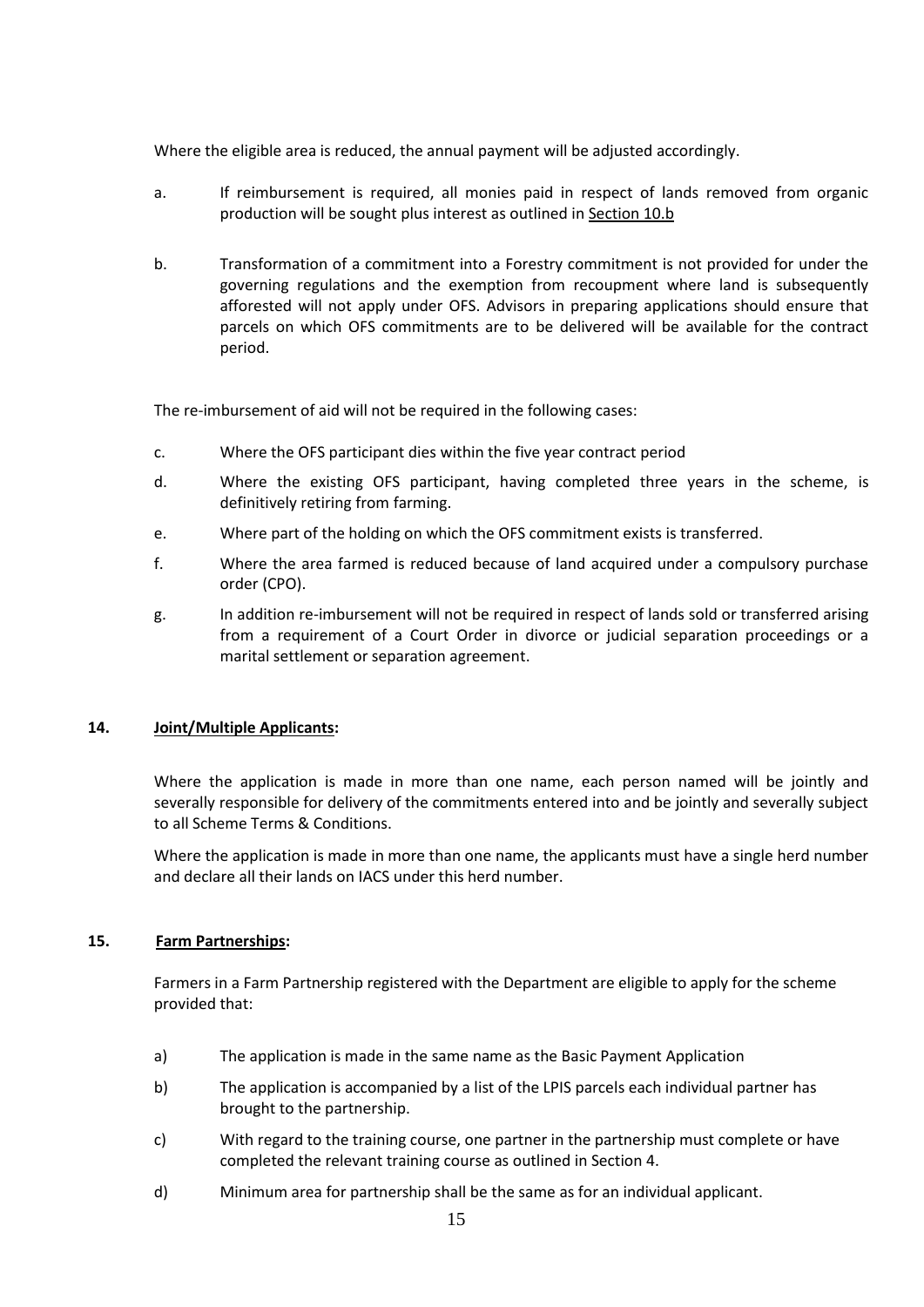- e) Maximum area for higher payment in each category as outlined in Section 9 shall be the maximum multiplied by the number of partners up to a maximum of 3.
- f) All partners are jointly and severally responsible for delivery of all OFS actions on the lands farmed by the partnership.

#### **16. Appeals:**

In cases where penalties are applied under this Scheme, participants will be given ten working days after formal notification by the Department's local office in which to appeal in writing to the local office and give reasons why any penalty imposed should not be applied.The participant will be informed in writing of the outcome of the appeal. This is without prejudice to a participant's rights under the Agriculture Appeals Act, 2001.

#### **17. Monitoring and Evaluation**

Monitoring and evaluation of the OFS programme shall be carried out in line with the provisions of Commission Regulation (EU) No. 808 of 2014 and any future amendments thereof. Participants in OFS shall facilitate the monitoring and evaluation.

#### **18. Force Majeure:**

Where a participant is unable to continue complying with the commitments given for reasons beyond his/her control, a case may be made under *force majeure* to terminate his/her participation in the Scheme. In such cases the participant or his or her representative should inform the Organic Unit in writing with relevant evidence, within 15 working days of being able to do so. Without prejudice to the actual circumstances to be taken into consideration in individual cases, the following categories of *force majeure* may be recognised:

- a. Death of the participant.
- b. Long term professional incapacity of the participant,
- c. Expropriation of a large part of the holding if such expropriation could not have been anticipated on joining the Scheme.
- d. A natural disaster affecting the holding's agricultural land,
- e. The accidental destruction of livestock buildings on the farm,
- f. An outbreak of disease affecting all or part of the livestock on the farm
- g. The disposal or vacation of land to satisfy a court order or legal settlement in cases of martial breakdown.

#### **19. Death of participant**

a) Where a participant dies during the contract period, force majeure shall be applied terminating the agreement and no reimbursement of aid already paid shall be sought and where a valid payment claim is on hands payment will be made up to date of death.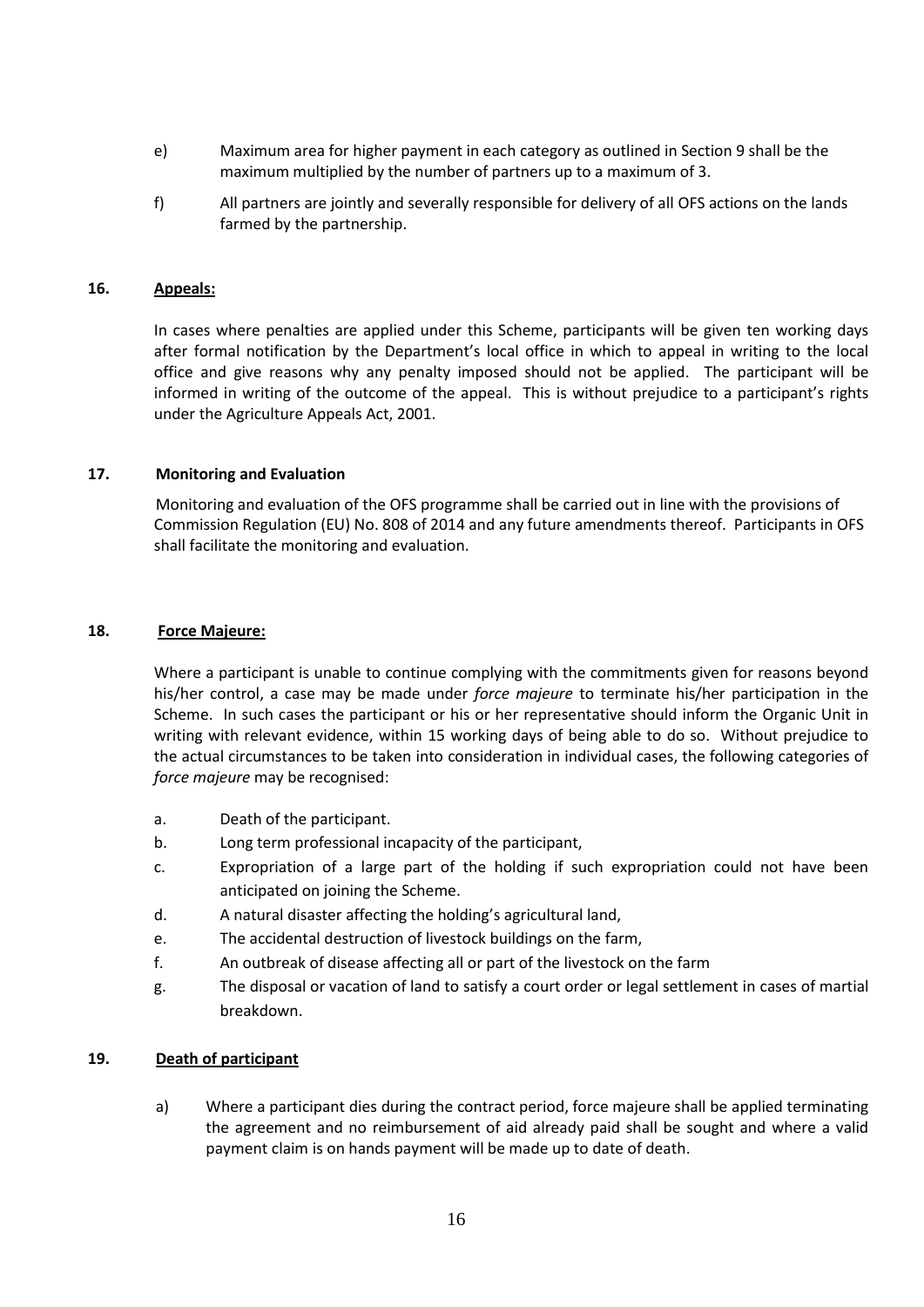b) Alternatively, an eligible survivor who is entitled to give the necessary undertakings may apply to take over the contract for the period remaining.

#### **19. Right of Entry:**

- a. The Minister reserves the right to carry out inspections at reasonable times of any land, premises, plant, equipment, livestock and records of applicants/participants in this Scheme.
- b. Failure to allow an inspection by the Department to proceed may lead to withholding or recovery of any aid.

#### **20. Approval of an Application:**

The approval of any application shall at all times be subject to the condition that, the application is justified in the opinion of the Department.

#### **21. Responsibility of Applicant:**

It shall be the responsibility of the applicant to familiarise himself/herself with the Scheme Terms and Conditions and with the consequences for breaches of the Scheme. The approval or payment of aid under this Scheme does not imply the acceptance by the Minister of any responsibility as regards the obligations undertaken by the participant. If the applicant is a participant in one of the other Agri-Environment Schemes, he/she must fulfil all of their obligations under these schemes. In addition, the applicant must ensure that all of his/her obligations under the Basic Payment Scheme are complied with. In this regard the farmer who declares the land in question on his/her on-line Basic Payment application is responsible for any non-compliance with the Statutory Management Requirements and GAEC under Cross-Compliance for the calendar year concerned.

#### **22. Failure to abide by the terms and conditions of the Scheme:**

- a. Where, for the purposes of obtaining payment under this Scheme to which these terms and conditions relate, the participant knowingly makes a false or misleading statement or withholds essential information, his/her participation in the Scheme may be terminated and all or part of the aid paid shall be reimbursed. The Minister reserves the right to offset such amounts against other monies payable by the Department under EU-financed or co-financed Schemes to the applicant in such cases. The Minister also reserves the right to exclude such a person from further participation in the Scheme for such period as shall be determined, but in any event not exceeding five years.
- b. Where a participant fails to abide by the terms and conditions of the Scheme or if there is any material change in the circumstances of the participant which would be in conflict with the letter or the spirit of the scheme, participation may be terminated and all or part of the aid paid shall be reimbursed. The Minister also reserves the right to offset such amounts against other monies payable by the Department to him/her.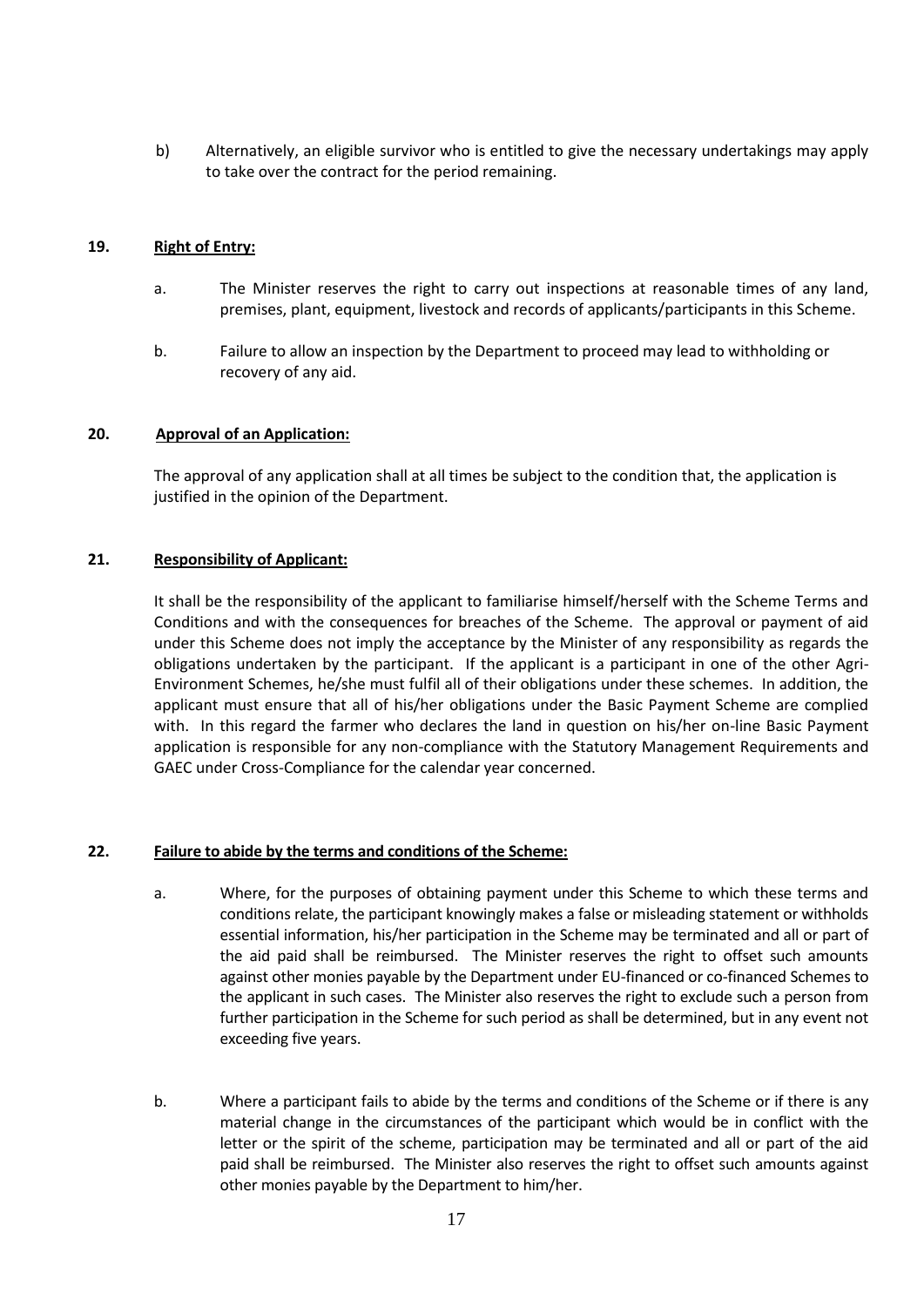c. The obtaining of aid or the attempt to obtain aid under this Scheme by fraudulent means by the participant or others acting alone or together may render such persons liable to prosecution.

#### **23. Review of Financial Aids:**

The Minister reserves the right to vary the amount of financial aid wherever specified in the Scheme subject to the provisions of any relevant European Union legislation and to national budgetary constraints.

#### **24. Procedures:**

The Minister reserves the right to alter from time to time the procedures to be followed in the operation of these Schemes.

#### **25. Conditions of Payment:**

Every payment under this Scheme shall be subject to conditions laid down by the Minister, which must be complied with in full by the applicant.

#### **26. Tax Clearance Requirement**

Payment of financial aid as provided for in these Schemes may be subject to the condition that a tax clearance certificate from the Revenue Commissioners be furnished before a payment can be issued.

#### **27. Information and Data Protection:**

The Minister reserves the right to make public information regarding the areas covered by this Scheme including the number of participants, hectares covered etc. and other information required for environmental purposes and to make information available to other Government Departments and/or agencies involved with the implementation of EU cross-compliance requirements under the Basic Payment Scheme.

The Minister may from time to time disclose information relating to participants in the Scheme to other Government Departments and/or agencies for the purpose of implementing national and European legislation

Commission Regulation (EC) Number 259 of 2008 as amended by Commission Regulation (EU) Number 410/2011 requires EU Member States to publish details of legal persons who are recipients of CAP subsidy payments on a single national website. Examples of legal persons are registered companies, other incorporated bodies, limited liability partnerships and trusts. Details of natural persons such as sole traders are not included on the searchable database.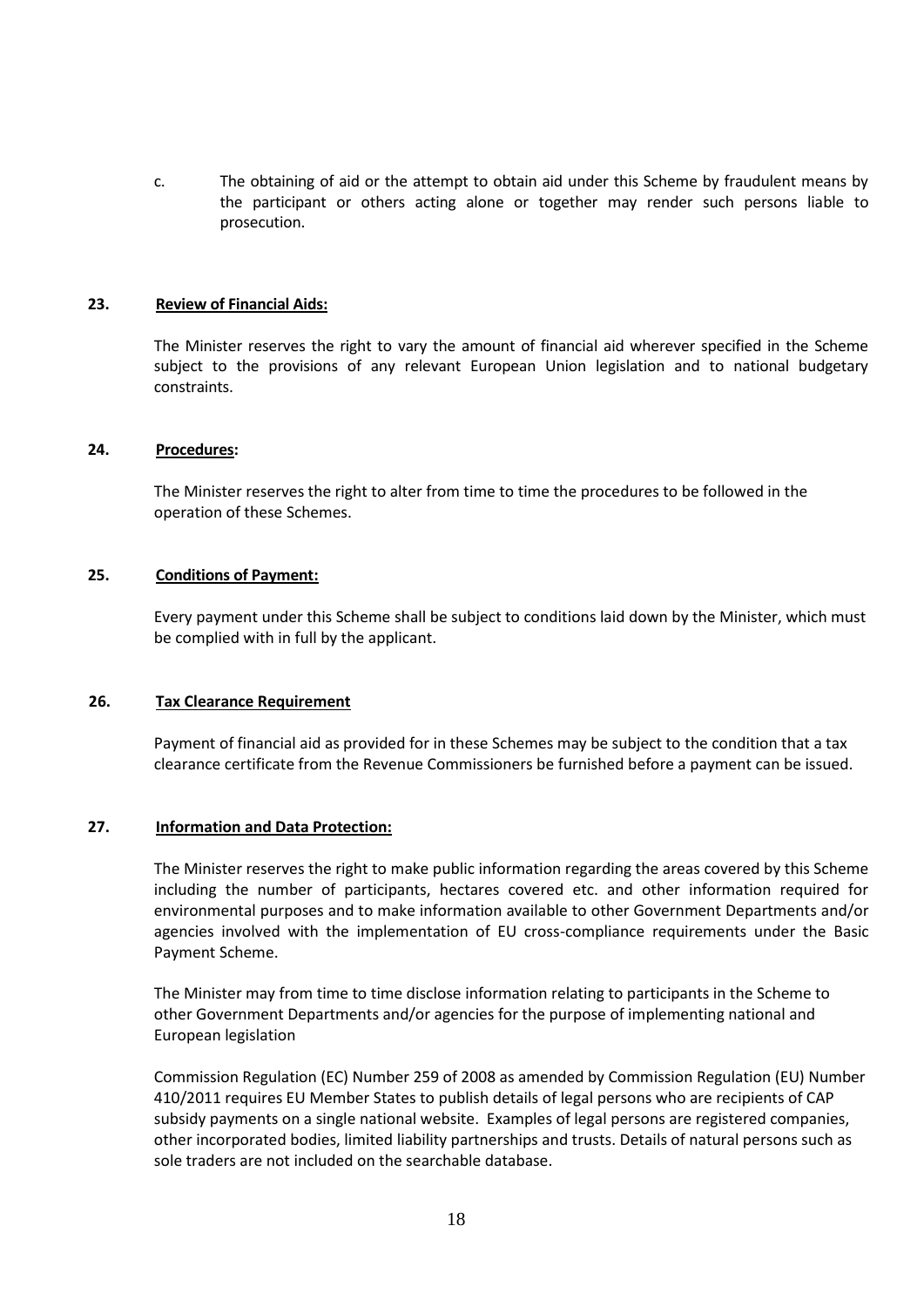All applicants under the Scheme should note that Regulation 1306/2013 of the European Parliament and of the Council on the financing, management and monitoring of the CAP, provides for the publication of details of CAP beneficiaries, whether natural or legal persons and that the data may be processed by auditing and investigating bodies of the European Union and the Member States for the purpose of safeguarding the Union's financial interests

In accordance with the provisions of Council Regulation (EC) Number 1290 of 2005, the Department of Agriculture, Food and the Marine may be required to publish on a website, details of the names, addresses and amounts received by beneficiaries of funds deriving from the European Agricultural Guarantee Fund (EAGF) and the European Agricultural Fund for Rural Development (EAFRD). The rights of data subjects and how they may be exercised, in this respect, are laid down in the Data Protection Acts, 1988 and 2003. The data therein may be processed by auditing and investigating bodies of the Communities and the Member States for the purposes of safeguarding the Communities' financial interests. The data therein cannot be used for direct marketing or other purposes and this will be made clear on the website. You should also be aware that all the information supplied on your application form and in any supporting documentation shall be made available to any other Department or Agency or Local Authority for the purpose of audits, cross-compliance controls and all Rural Development measures, and, as appropriate, in accordance with the requirements under the Freedom of Information Act.

Participants agree to be bound by the provisions of Article 57(3) and Annex VI, paragraph 2.1 of Commission Regulation No 1974/2006, which provides, *inter alia*, for the publication of a list of scheme beneficiaries and the amount of public contributions allocated.

#### **28. Further Conditions:**

The Minister may at any time alter the conditions of this Scheme or lay down others.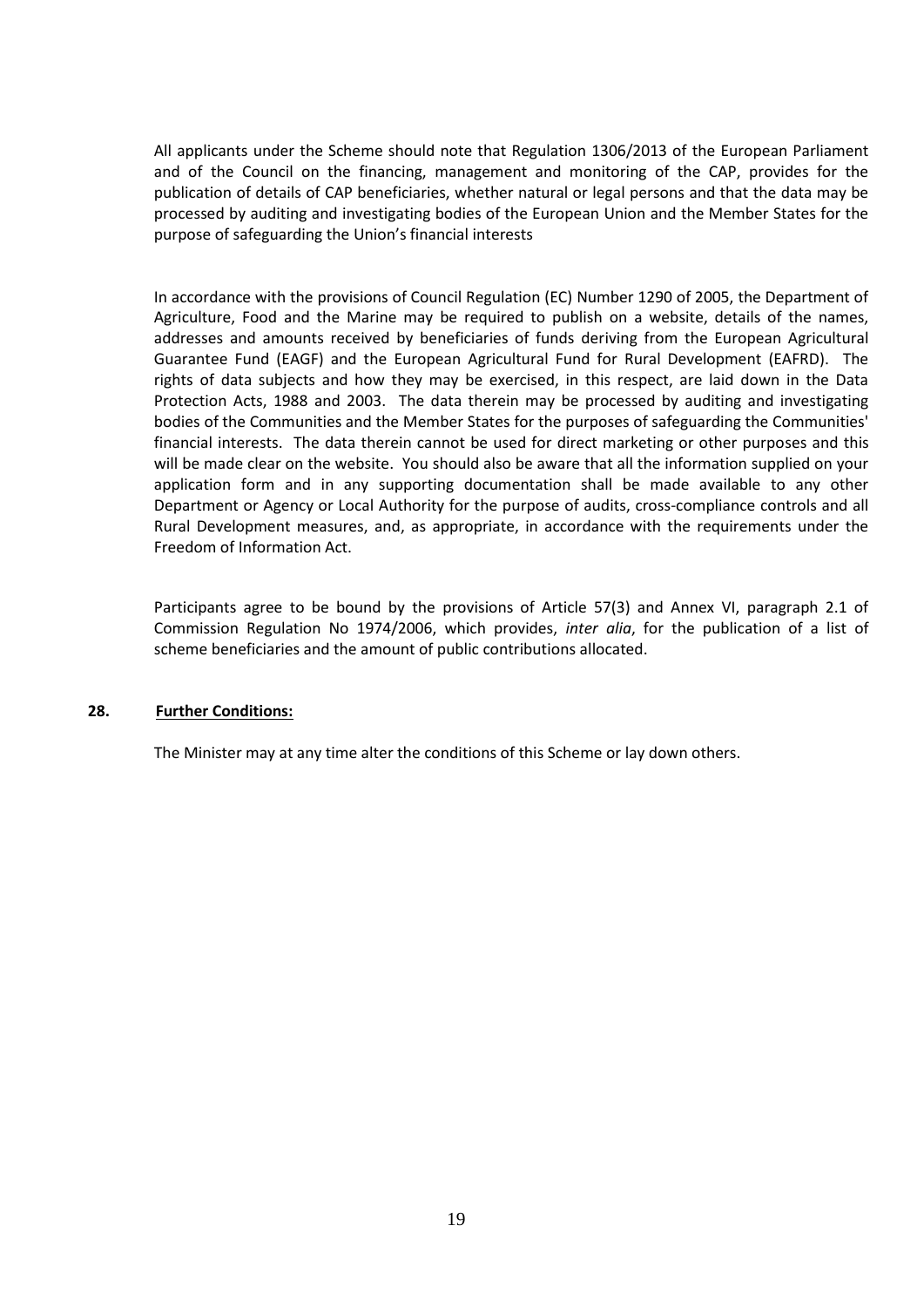## **Livestock Unit (LU) Equivalents & Computation**

When calculating the number of livestock units (LU) on the farm, the following LU equivalents should be used:**–**

| Dairy Cow                      | 1.0 LU              |
|--------------------------------|---------------------|
| <b>Suckler Cow</b>             | 1.0 LU              |
| Cattle 0-1 year                | 0.4 LU              |
| Cattle 1-2 year                | $0.6$ LU            |
| Cattle over 2 years & or Bulls | 1.0 LU              |
| Mountain Ewe + Lamb            | $0.15$ LU           |
| Lowland Ewe + Lamb             | $0.15$ LU           |
| Lowland Hogget                 | $0.15$ LU           |
| Mountain Hogget                | $0.15$ LU           |
| Goat (milking)                 | $0.25$ LU           |
| Goat (non-milking)             | $0.15$ LU           |
| Deer (Red)                     | 0.38 LU             |
| Deer (Fallow/Sika)             | $0.15$ LU           |
| Sow (farrow to finish)         | 1.1 LU              |
| Sow (farrow to weaner)         | 0.8 LU              |
| Finishing pig                  | $0.08 \text{ LU}^2$ |
| Laying hen                     | 0.015 LU            |
| <b>Broiler</b>                 | 0.005 LU            |
| Turkey                         | 0.03 LU             |
|                                |                     |

 $\overline{a}$ <sup>2</sup> For finishing pigs, a throughput of 2 pigs/pig place/year is assumed. Example: 40 finishing pigs per pig place would equate to 80 pigs throughput per year.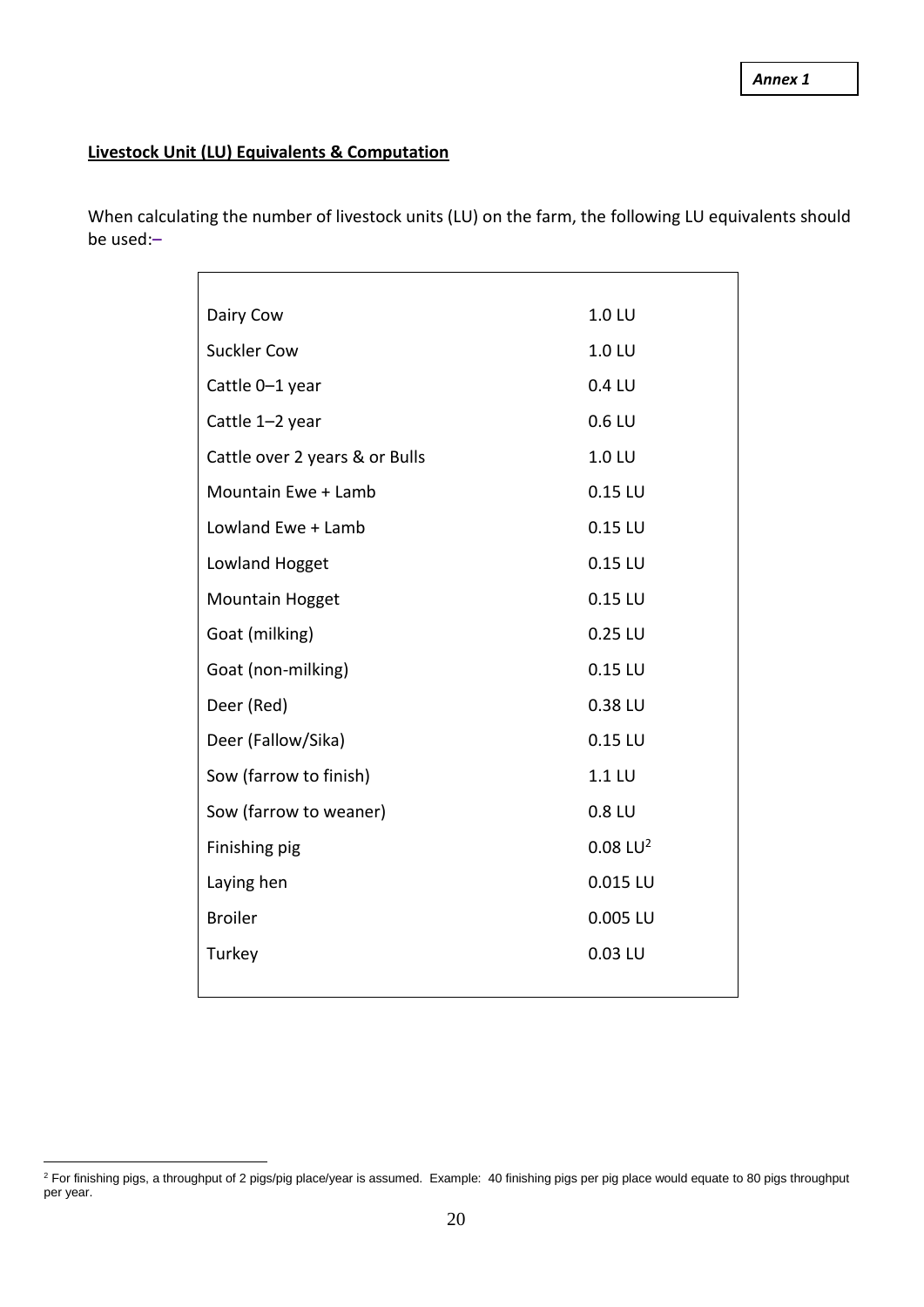#### **Administrative Penalties:**

- a. Late submission of the annual application for the Basic Payment Scheme will result in the application of penalties for the OFS as outlined in paragraph 10 of these Terms and Conditions.
- b. Late submission of the Annual Declaration of Farming Activity (OFS 2) will result in the imposition of 100% payment penalty on any additional payment beyond bovine, tillage and horticulture.
- c. The revoking of the organic licence will result in the termination of the contract and the full recoupment of all aid paid under the scheme including, where applicable, interest payable under SI No. 13 of 2006.
- d. The non renewal of an organic licence by the scheme participant during the contract period shall result in termination and recoupment of all aid paid under the scheme including, where applicable, interest payable under SI No. 13 of 2006.
- e. Where a breach of cross- compliance requirements (GAEC, SMRs) is detected or cross reported the penalty will be cumulative with any other specific breaches of OFS found.
- f. Any breaches of Cross Compliance detected on inspection will be cross reported and may lead to appropriate penalties on your BPS, ANC, REPS, AEOS, GLAS, BFCP payments.
- g. In addition to the Scheme specific penalties, reductions/penalties as per BPS/IACS rules will be applied to area over-declarations.
- h. Cross Reporting As per penalty section 10 l of this document.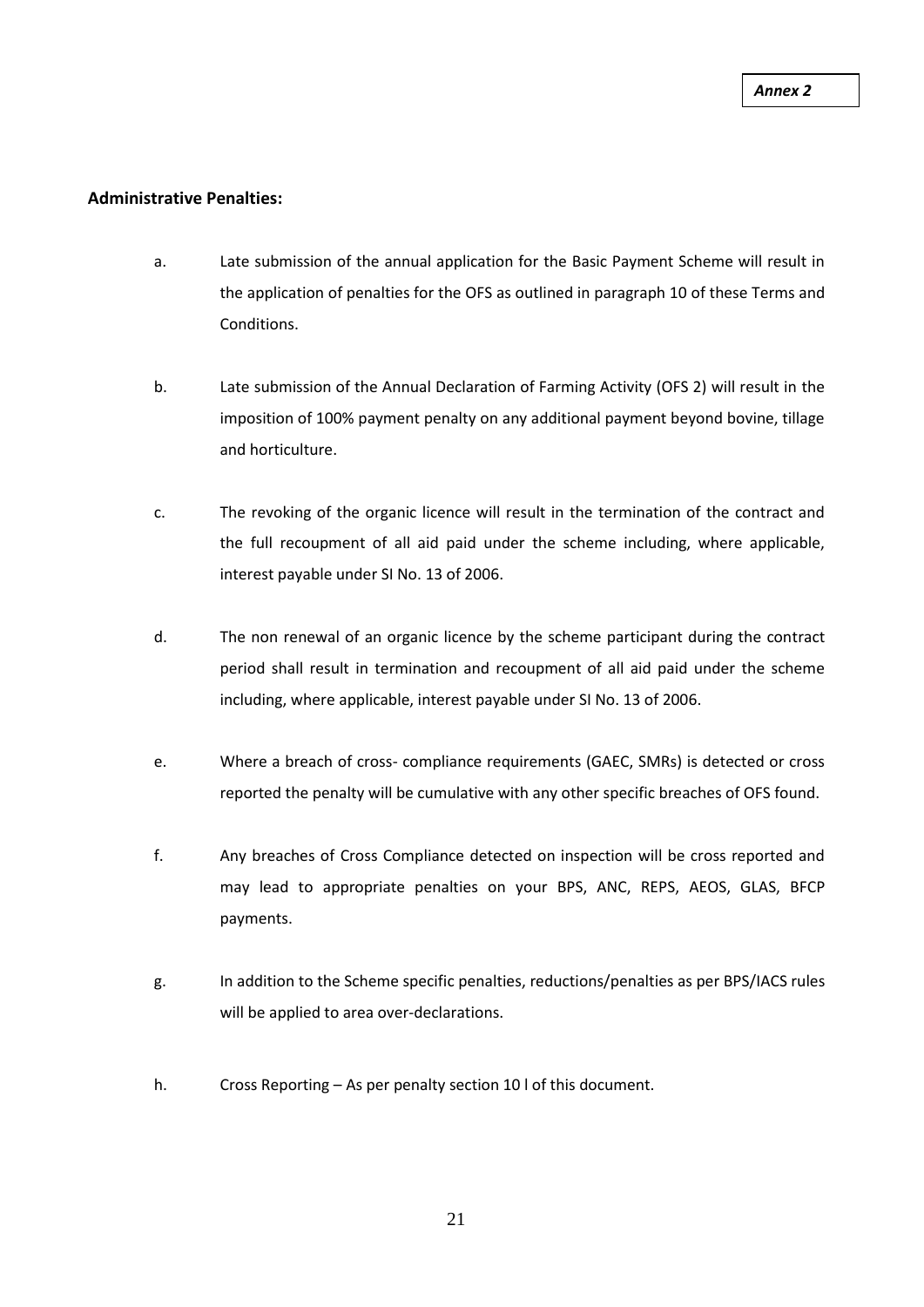*Annex 3*

### **Penalty Schedule (Organic Farming Scheme).**

| <b>Non-Compliance</b>                                                                                       | <b>Scheme Penalty</b> |
|-------------------------------------------------------------------------------------------------------------|-----------------------|
| <b>Baseline Breach</b>                                                                                      | 100%                  |
| Livestock manure applied in excess of 170 kgs/Organic Nitrogen per hectare per<br>annum.                    | 100%                  |
| Use of Prohibited Pesticides                                                                                | 50%                   |
| Use of Prohibited Chemical Fertilisers                                                                      | 50%                   |
| Inadequate segregation/separation of conventional and organic enterprise/lands on<br>farm.                  | 20%                   |
| Where there is partial conversion of the holding:                                                           |                       |
| For crop production: the same species or not easily identifiable variety sown.                              | 50%                   |
| For animal production Same species of animal on both holdings                                               | 50%                   |
| Failure to keep records as required                                                                         | 50%                   |
| Inadequate record keeping                                                                                   | 20%                   |
| Use of non-organic seed /vegetative propagating material where not permitted                                | 20%                   |
| Use of allopathic (conventional) medicines where not permitted or non compliance<br>with withdrawal period. | 20%                   |
| Use of non-organic feed where not permitted.                                                                | 20%                   |
| Origin of livestock not in conformity with requirements of the regulation.                                  | 20%                   |
| Animal housing not meeting minimum requirements of the regulation.                                          | 20%                   |
| Farm Management practices requiring derogation, undertaken without prior<br>approval.                       | 20%                   |
| Farming practices not in compliance with organic regulations.                                               | 20%                   |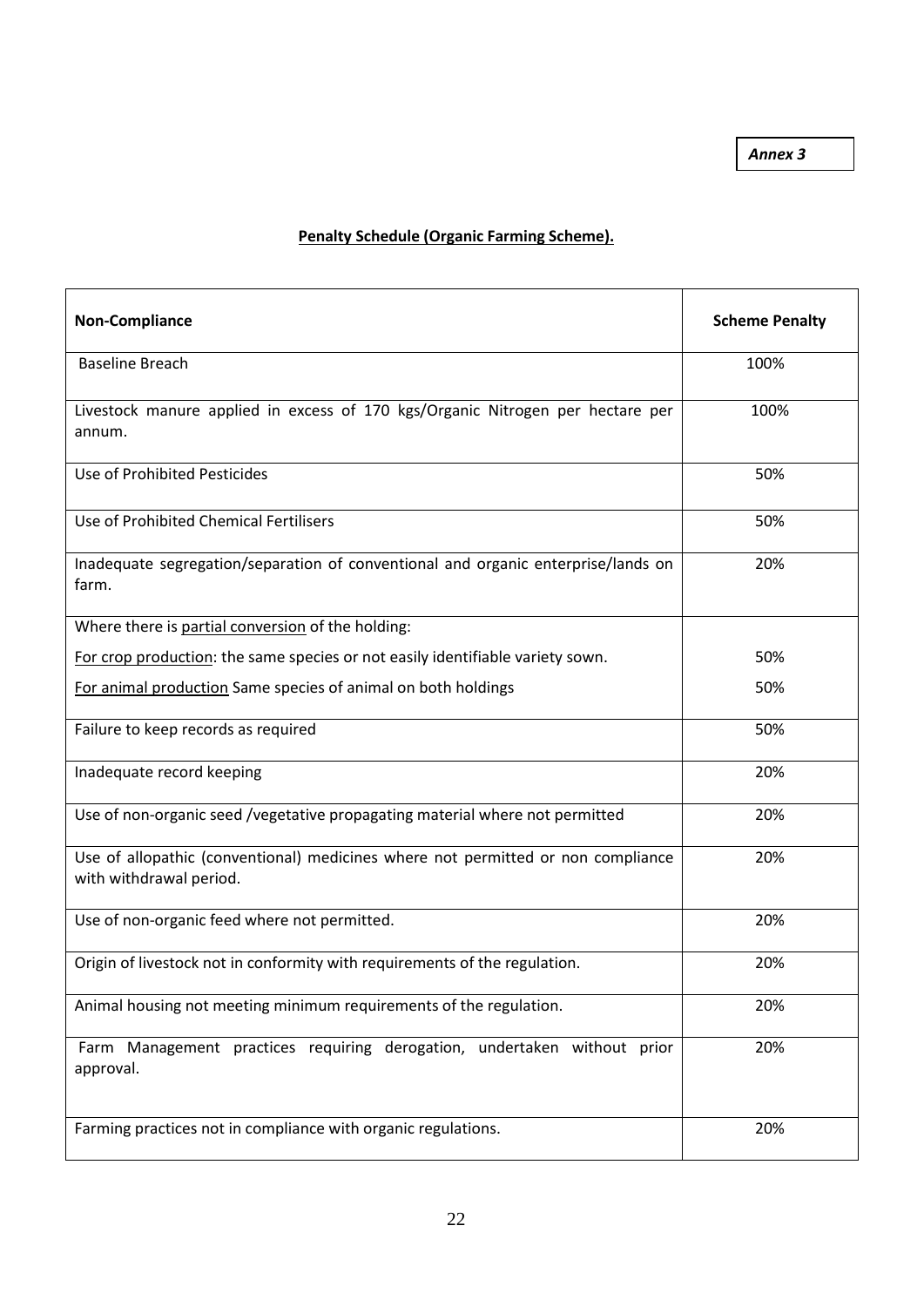## Cont'd

| <b>Penalty Schedule for Red Clover:</b>                                                                                                                                                                                                                                                                                                                                              |                                                                                                                                                                                                                                                  |
|--------------------------------------------------------------------------------------------------------------------------------------------------------------------------------------------------------------------------------------------------------------------------------------------------------------------------------------------------------------------------------------|--------------------------------------------------------------------------------------------------------------------------------------------------------------------------------------------------------------------------------------------------|
| <b>Non Compliance</b><br>Action not delivered or minimum area not delivered (1<br>$Ha$ ).                                                                                                                                                                                                                                                                                            | <b>Scheme Penalty</b><br>Rejection from Clover option and Clawback of<br>all clover option monies received to date.                                                                                                                              |
| Area over declared                                                                                                                                                                                                                                                                                                                                                                   | Reduced Clover payment if there is a<br>$\bullet$<br>difference between eligible area found and<br>area claimed using IACS Rules.<br>Clawback<br>amount not delivered in previous years.<br>Clover payment will be limited to delivery<br>found. |
| Action not managed as set out in points 6 to 8 of the<br>OFS specification. Payment on area found is allowed<br>however as action not managed as per specification:-                                                                                                                                                                                                                 | Penalty is the non-complaint area multiplied<br>by the annual payment rate for the action for<br>one year                                                                                                                                        |
| NOTE:<br>Where a second breach for the same action<br>1.<br>occurs then the penalty amount will be<br>doubled.<br>The maximum annual penalty cannot exceed<br>2.<br>the maximum payment amount for the year.<br>All Baseline breaches are cross reported to the<br>3.<br>Basic Payment Unit of DAFM and these<br>penalties are also applicable to your BPS and<br>Greening payments. |                                                                                                                                                                                                                                                  |
|                                                                                                                                                                                                                                                                                                                                                                                      |                                                                                                                                                                                                                                                  |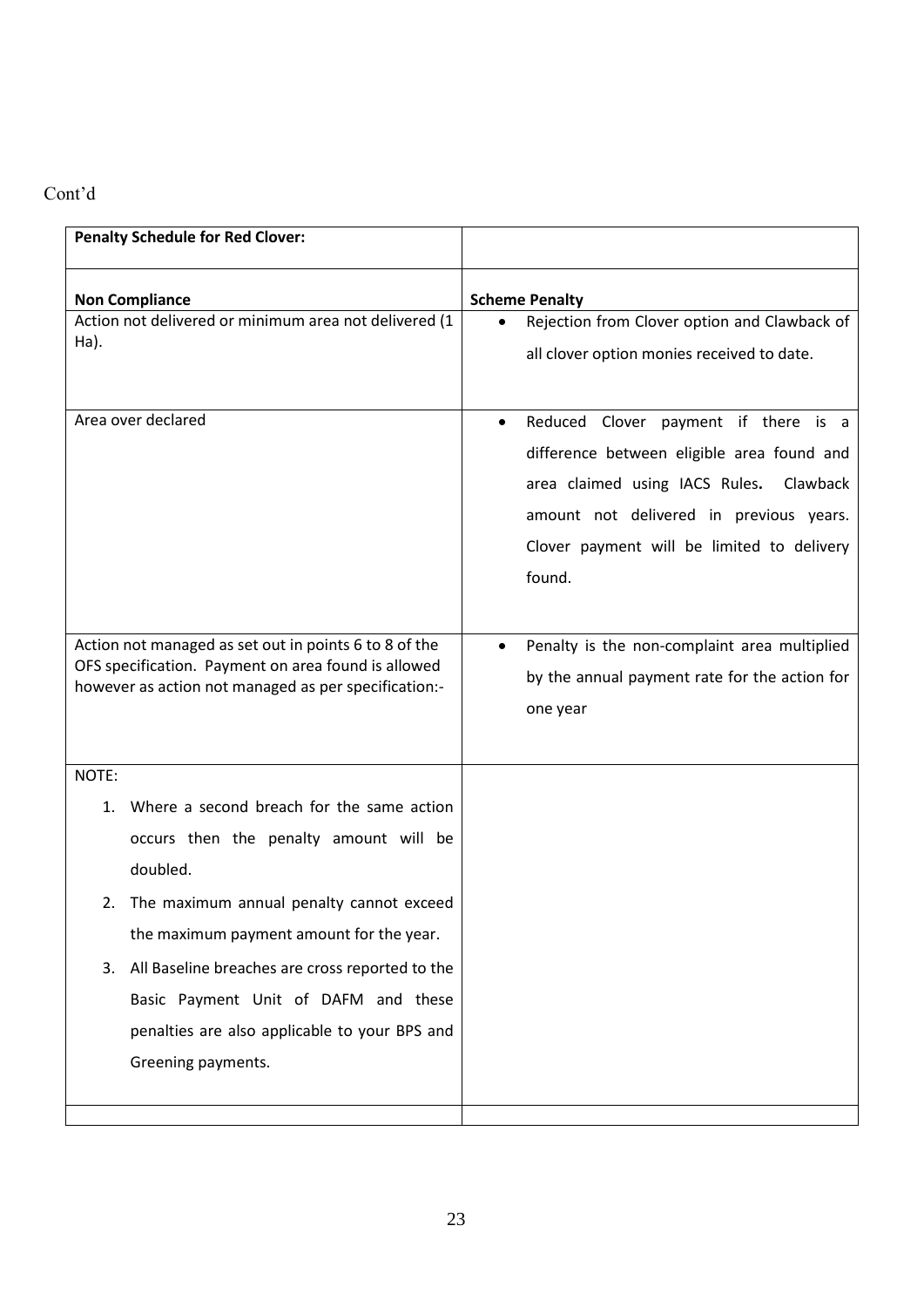$\overline{a}$ 

| <b>Existing OFS</b><br>participants <sup>3</sup> and<br><b>Licensed Organic</b><br>Operators - whose<br><b>OFS contract</b><br>expired in<br>2013/2014 | Sectoral Balance Enterprise<br>(Max. 50 Marks) (MR). As<br>per AHCS/BPS database or as<br>per application form | <b>Total Conversion versus Partial</b><br>Conversion (% of eligible land from<br>holding) (Max 50 Marks) as per<br>BPS application 0.5 Mark per 1% of<br>land Converted | Larger operators (Max 50 Marks).<br>1 mark per Ha for owned land 0.5 for<br>leased land.    | Mixed farm. (Operators with<br>Arable and Forage on their BPS<br>application). Max marks 10 |  |  |
|--------------------------------------------------------------------------------------------------------------------------------------------------------|----------------------------------------------------------------------------------------------------------------|-------------------------------------------------------------------------------------------------------------------------------------------------------------------------|---------------------------------------------------------------------------------------------|---------------------------------------------------------------------------------------------|--|--|
| 50 Marks                                                                                                                                               | <b>Criteria</b><br><b>Marks</b><br>1. Horticulture<br>50                                                       | Criteria (examples)<br><b>Marks</b><br>1. 100% converted $=$<br>50<br>Operator with 50<br>Ha converted                                                                  | Criteria (examples)<br><b>Marks</b><br>1. Operator with 70Ha<br>50<br>owned OFS application | <b>Criteria</b><br><b>Marks</b><br>1. Mixed farm<br>10                                      |  |  |
|                                                                                                                                                        | 2. Cereal<br>45                                                                                                | 25<br>2. $50\%$ converted =<br>60Ha - operator<br>with 30Ha<br>converted                                                                                                | 2. Operator with 50ha<br>25<br><b>Leased on OFS</b><br>Application.                         |                                                                                             |  |  |
|                                                                                                                                                        | 3. Livestock<br>35                                                                                             | 3. 1% converted $=$<br>5<br>100Ha - operator<br>with 1ha converted<br>etc.                                                                                              | 3. Operator with 50Ha<br>50<br><b>Owned on OFS</b><br>application.                          |                                                                                             |  |  |
|                                                                                                                                                        |                                                                                                                |                                                                                                                                                                         | 20<br>4. Operator with 20Ha<br><b>Owned on OFS</b><br><b>Application etc.</b>               |                                                                                             |  |  |

 $3$  Current OFS participants must complete their current OFS contract but are allowed to bring in additional land under the new OFS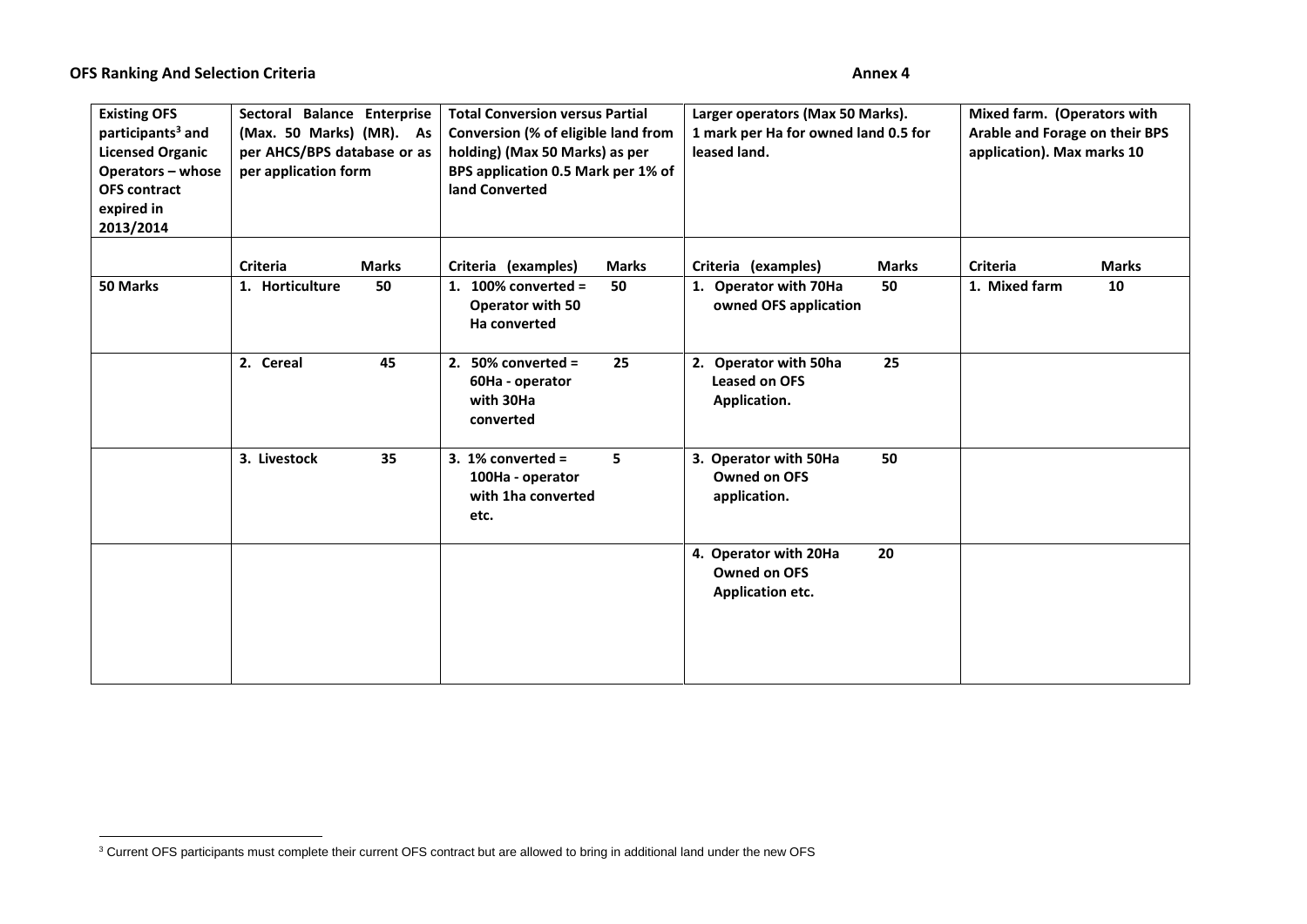## **Where a participant is in both GLAS and OFS, the following GLAS actions are payable on OFS parcels**

| <b>Arable Grass Margins</b>                   | Allowed along with OFS payment                                  |
|-----------------------------------------------|-----------------------------------------------------------------|
| <b>Bat Nest Boxes</b>                         | Allowed along with OFS payment                                  |
| <b>Bird Nest Boxes</b>                        | Allowed along with OFS payment                                  |
| <b>Conservation of Solitary Bees (Boxes)</b>  | Allowed along with OFS payment                                  |
| Conservation of Solitary Bees (Sand)          | Allowed along with OFS payment                                  |
| <b>Breeding Waders</b>                        | Allowed but only where OFS payment forgone for that area        |
| Chough                                        | Allowed but only where OFS payment forgone for that area        |
| Corncrake                                     | Allowed but only where OFS payment forgone for that area        |
| Geese and Swans                               | Allowed but only where OFS payment forgone for that area        |
| <b>Grey Partridge</b>                         | Allowed but only where OFS payment forgone for the LPIS         |
|                                               | Parcel within which the Grey Partridge margin is located        |
| Hen Harrier                                   | Allowed but only where OFS payment forgone for that area        |
| Twite A                                       | Allowed but only where OFS payment forgone for that area        |
| Twite B                                       | Allowed but only where OFS payment forgone for the LPIS         |
|                                               | Parcel within which the Twite B margin is located               |
| Twite C                                       | Allowed but only where OFS payment forgone for that area        |
| <b>Catch Crops</b>                            | Allowed along with OFS payment                                  |
| Commonage Management Plan                     | Allowed along with OFS payment as no payment for commonage      |
|                                               | in OFS                                                          |
| <b>Coppicing of Hedgerows</b>                 | Allowed along with OFS payment                                  |
| Environmental Management of Fallow Land       | Allowed but only where OFS payment forgone for the LPIS Parcel  |
| Farmland Habitat (Private Natura)             | Allowed along with OFS payment                                  |
| Laying of Hedgerows                           | Allowed along with OFS payment                                  |
| Low Emission Slurry Spreading                 | Allowed along with OFS payment                                  |
| Low Input Permanent Pasture                   | Allowed, but only where OFS payment forgone for that area       |
| Minimum Tillage                               | Allowed along with OFS payment                                  |
| Planting a Grove of Native Trees              | Allowed, but only where OFS payment forgone for that area       |
| <b>Planting New Hedgerow</b>                  | Allowed along with OFS payment                                  |
| Protection and Maintenance of                 | Allowed along with OFS payment Allowed but only where OFS       |
| Archaeological Monuments (Tillage Parcels)    | payment is forgone for the LPIS Parcel within which the tillage |
|                                               | monument is located                                             |
| Protection and Maintenance of                 | Allowed along with OFS payment                                  |
| Archaeological Monuments (Grassland           |                                                                 |
| Parcels)                                      |                                                                 |
| Protection of Watercourses from Bovines       | Allowed along with OFS payment                                  |
| Rare Breeds                                   | Allowed along with OFS payment                                  |
| <b>Riparian Margins</b>                       | Allowed but only where OFS payment is forgone for the LPIS      |
|                                               | Parcel within which the riparian margin is located              |
| <b>Traditional Dry Stone Wall Maintenance</b> | Allowed along with OFS payment                                  |
| <b>Traditional Hay Meadow</b>                 | Allowed, but only where OFS payment forgone for that area       |
| <b>Traditional Orchards</b>                   |                                                                 |
|                                               | Allowed along with OFS payment                                  |
| Wild Bird Cover                               | Allowed, but only where OFS payment forgone for that area       |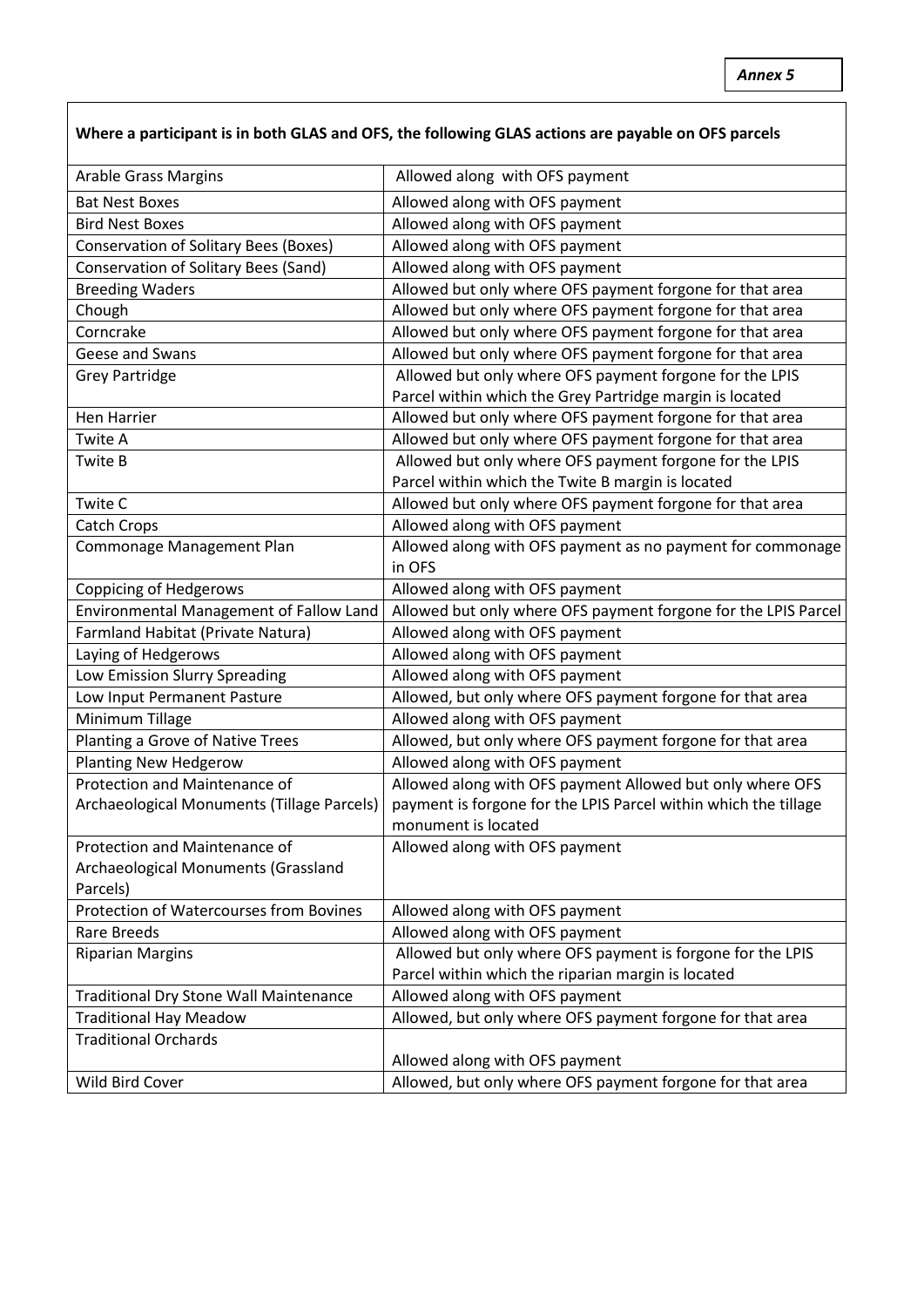## **Red Clover Specifications.**

#### *Annex 6*

## **Definition:**

Establish and manage Red Clover (*Trifolium pratense* ) leys as a mono-crop or in combination with appropriate grass mixes.

## **Objective:**

Promote the establishment of Red Clover leys as a high protein feed, enhance soil fertility and biodiversity. **Background:**

Organic cattle and sheep must be fed exclusively on organic diets. The low production of organic cereals and pulses is a major impediment to the development of the organic meat and dairy sectors. Red clover grown on its own or, more usually, with a companion grass can provide a high protein feed for herbivores while also delivering for the environment. It is desirable to incentivise the growing of red clover.

## **Participation:**

This measure is available to organic farmers participating in the Organic Farming Scheme (2015 – 2020) A minimum area of 1 hectare must be delivered for this Option.

The maxim area eligible for payment is 10 hectares.

Payment will be an additional top-up of  $\epsilon$ 30 per eligible hectare per annum for 5 years.

### **Procedure:**

Indicate participation in this measure by ticking the appropriate box in the on-line Application Form. In the 2015 Basic Payment Scheme annual declaration identify those LPIS parcels as **Red Clover** on which the red clover will be established and maintained. This is the area which must be maintained for the 5 years and on which payment will be made.

## **Requirements:**

- 1. The crop shall be grown and maintained for a minimum of 5 years.
- 2. As a minimum, the initial declared area must be maintained for the 5 years.
- 3. The red clover shall be grown on full LPIS parcels and declared annually as Red Clover in the Basic Payment Scheme declaration. The red clover may be rotated but only on full LPIS parcels.
- 4. Red Clover plots must be established by 1<sup>st</sup> January 2016. Sowing between April to July gives best results.
- 5. Where plots are rotated clover must be established by  $31<sup>st</sup>$  July of that year.
- 6. Method of establishment (reseeding, overseeding, etc) is at farmer's discretion. Crop failure must be reestablished.
- 7. When sown alone or in combination with companion grasses a minimum of 12 kilograms of Red Clover seed per hectare shall be used. Retain receipts for Clover Seed.
- 8. Be aware that Red Clover is sensitive to grazing, trampling and poaching. Where grazed light autumn grazing is advised.